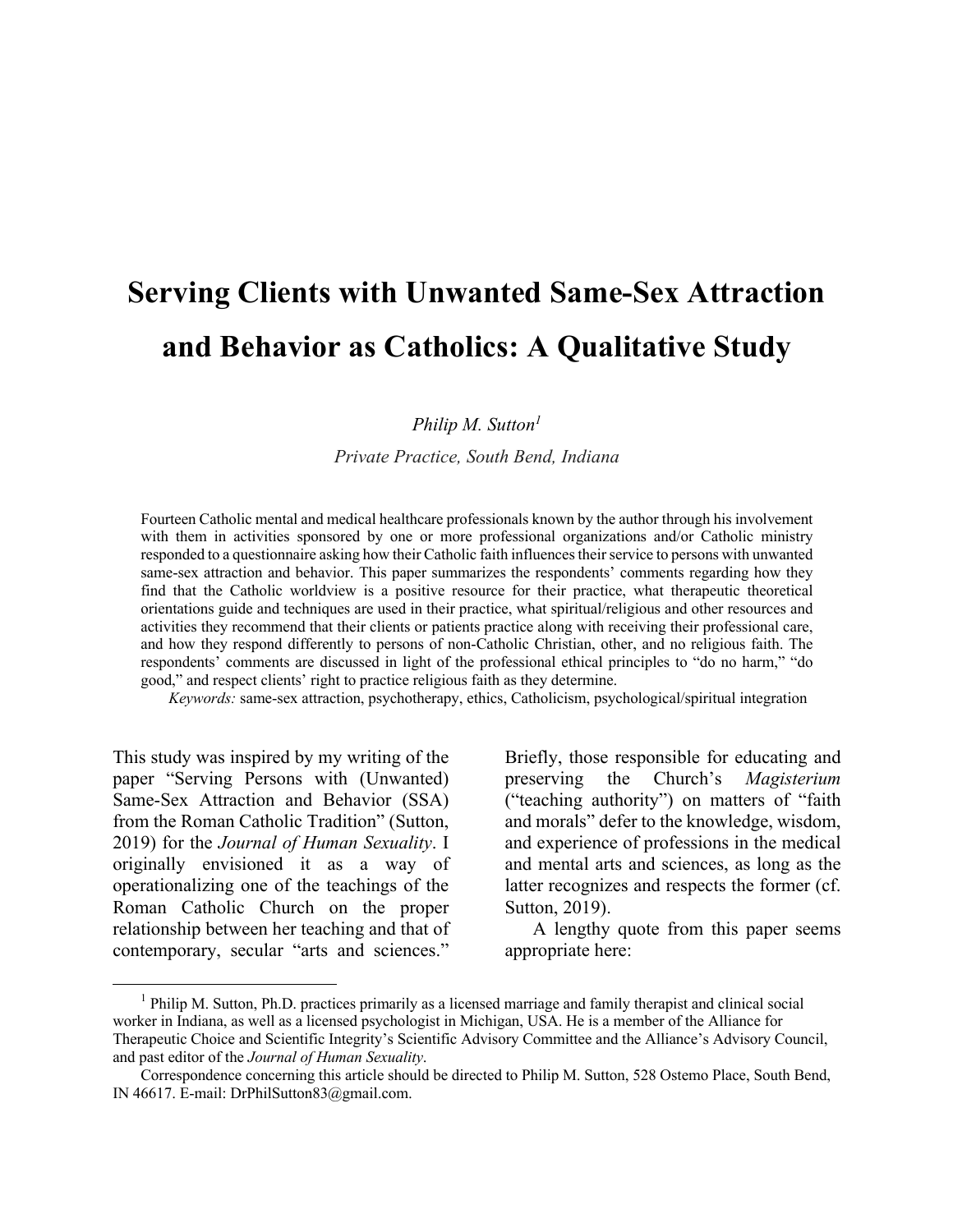In *Christifideles Laici* (1988), [Pope John Paul II] similarly challenges *all*  Catholics who serve as scientists, scholars and mental and mental healthcare professionals to become . . . faithful to their education and training as authentic, genuine professionals in their respective disciplines. He exhorts the "lay faithful" to "accomplish their work with professional competence, with human honesty, and with a Christian spirit, and especially as a way of their own sanctification" (no. 43). . . . [W]orking this way is a "pastoral urgency" since a human culture has developed which now has become "disassociated not only from Christian faith but even from human values." In such a culture, "science and technology (themselves) are powerless in giving an adequate response to the pressing questions of truth and well-being that burn in people's hearts." (no. 44)

Pope John Paul II [also] affirms the need for "teachers and professors" to recognize and preserve "the autonomy of various sciences and disciplines" while performing their "Christian inspired" work as "faithful (and) true witnesses of the gospel, through their example of life, their professional competence and uprightness." He asserts: "It is of singular importance that scientific and technological research done by the faithful be correct from the standpoint of service to an individual in the totality of the context of (his or her) values and needs" (no. 62). (Sutton, 2019, p. 31)

l

So, when composing the paper, I asked Catholic colleagues questions which would offer wisdom about how some Catholic mental and medical healthcare professionals integrate their professional education, training, experience, and competence with their efforts to be[come] "faithful [and] true witnesses of the gospel." Demands of time and space prevented my integrating my colleagues' responses into the body of the already more than long enough—paper, so I resolved to write a separate paper summarizing their views. This paper is the fruit of those efforts.

## **Method and Research Participants**

## *Method and Sample Selection*

A questionnaire (see Appendix) was emailed to fifteen colleagues whom I knew from personal conversations and at times their public writing and speaking to be "practicing and devout" Roman Catholics,<sup>2</sup> through my involvement with a number of professional and ministry organizations. Their affiliations included the Alliance for Therapeutic Choice and Scientific Integrity (https://www.therapeuticchoice.com), the American College of Pediatricians (https://acpeds.org/), the Catholic Medical Association (www.cathmed.org), the Catholic Psychotherapy Association (www.catholicpsychotherapy.org), and the Courage and EnCourage Apostolate (couragerc.org). Three of the seventeen did not submit completed questionnaires. One reported that he was not serving clients with SSA at this time; a second that he lacked the time at present; and a third, not known to me and recommended "secondhand," did not respond to the initial request, or a follow-up

<sup>2</sup> To me, "practicing and devout" Roman Catholics are persons who have been baptized, received the other sacraments of "Christian initiation," and try to faithfully and sincerely live their Christian lives

under the guidance of the Church's *magisterium* or authentic teaching authority—and relevant authorities.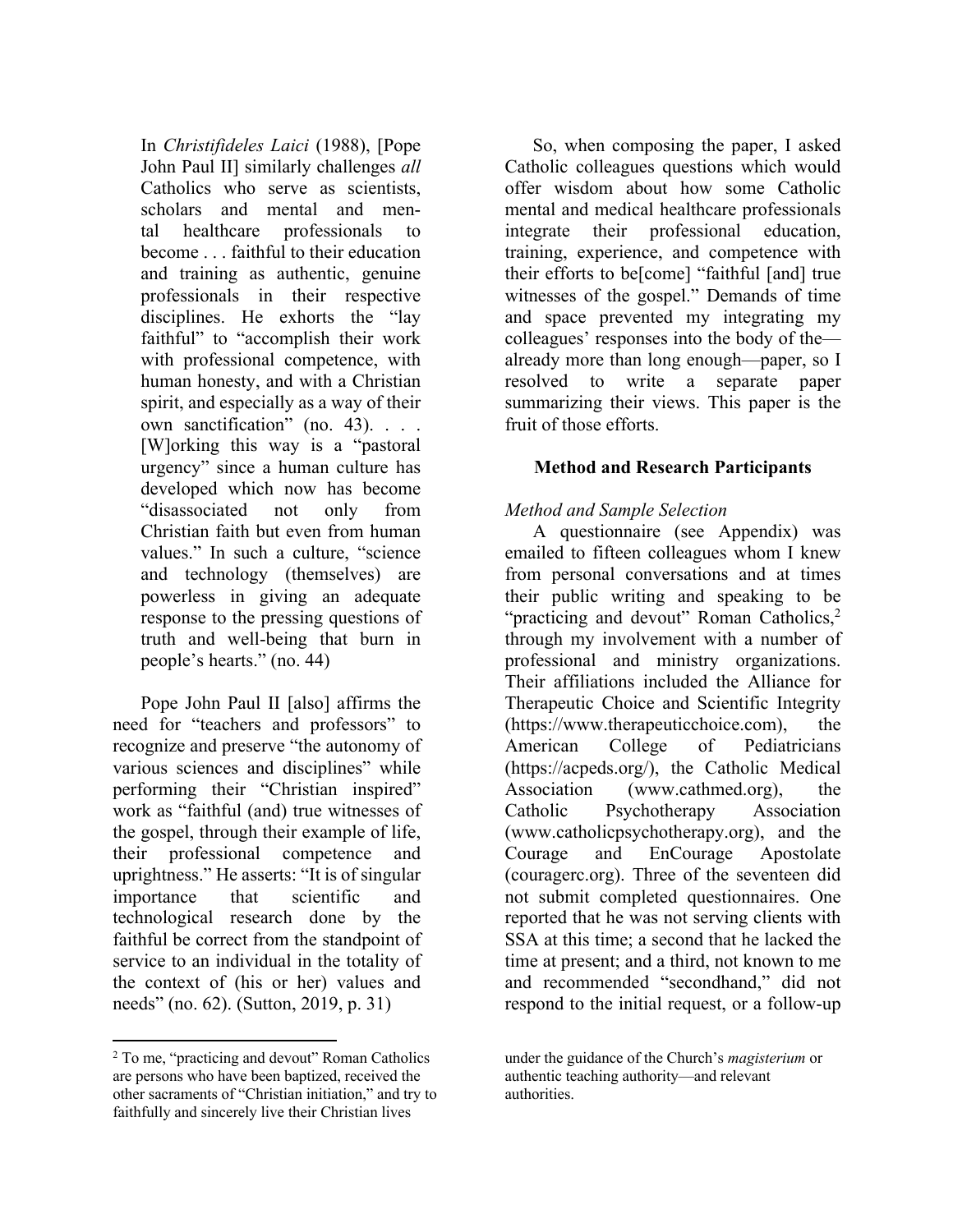reminder email two weeks later, which was sent to all intended respondents.

## *Sample Personal and Professional Demographics*

Five of the respondents were women and nine were men. Their ages ranged from 43 to 70, with a median age of 56.5 years. Ten were born, raised, and continue living as Roman Catholics, while four were "adult converts," who reported practicing Catholic Christianity as adults for the past 23–40 years. Four were licensed physicians, who specialized in internal medicine, pediatrics, and psychiatry (two). Four were licensed psychologists, four mental health counselors, three marriage and family therapists, and one as a chemical dependency counselor, with three respondents reporting multiple licenses. Professionally, respondents reported having served clients with SSA from 7–40 years (median of 17) and in their active caseload serve an average of from less than one to 20 (median of 4) clients.<sup>3</sup>

# **Therapeutic Orientations and Interventions Guiding Respondents' Professional Practice**

Respondents gave essentially the same, when not identical, answers to the questions: "What particular therapeutic orientations and interventions guide your professional practice serving all clients?" And, "clients with unwanted SSA in particular?" So, a summary of respondents' answers to the question of what therapeutic orientations and interventions guide their professional service to clients with unwanted SSA follows. In general, professionals reported a number of theories and/or therapeutic techniques which guide how they try to understand and/or actually serve persons with SSA.

 $\overline{\phantom{a}}$ 

#### *Therapeutic Approaches*

The ones mentioned are listed in alphabetical order using the names listed by the respondents. If more than one respondent mentioned the same approach, the number of respondents who did so is in parentheses following the name. When a more specific approach or technique is listed, links for more information follow the name.

- Adaptive Information Processing
- Affect focused/Gestalt (2): Baars-Terruwe Model (https://baarsinstitute.com/)
- Bibliotherapy (see below for recommended texts)
- "Body work" (AEDP, https://aedpinstitute.org/)
- Cognitive-Behavioral Therapy (5)
- Client-Centered
- Emotionally Focused Therapy (https://iceeft.com/)
- EMDR (https://www.emdr.com) (5)
- Humanistic/Existential (2)
- Family Systems/Couple Therapy (2)
- Image Transformation Therapy (http://www.imttherapy.com/) (4)
- Inner Child Work (including Transactional Analysis) (2)
- Interpersonal (Byrd, n.d.); Mindfulness / Relaxation Training (2)
- Object Relations/Psychoanalytic (3)
- Psychoeducational
- Reintegrative Therapy (https://www.reintegrativetherap y.com/reintegrative-therapy) (2)
- Nicolosi Reparative/Attachment Therapy (4)

<sup>&</sup>lt;sup>3</sup> For convenience sake, unless directly quoting a physician the word "client(s)" will be used when

referring generally to persons who are receiving professional care of any kind.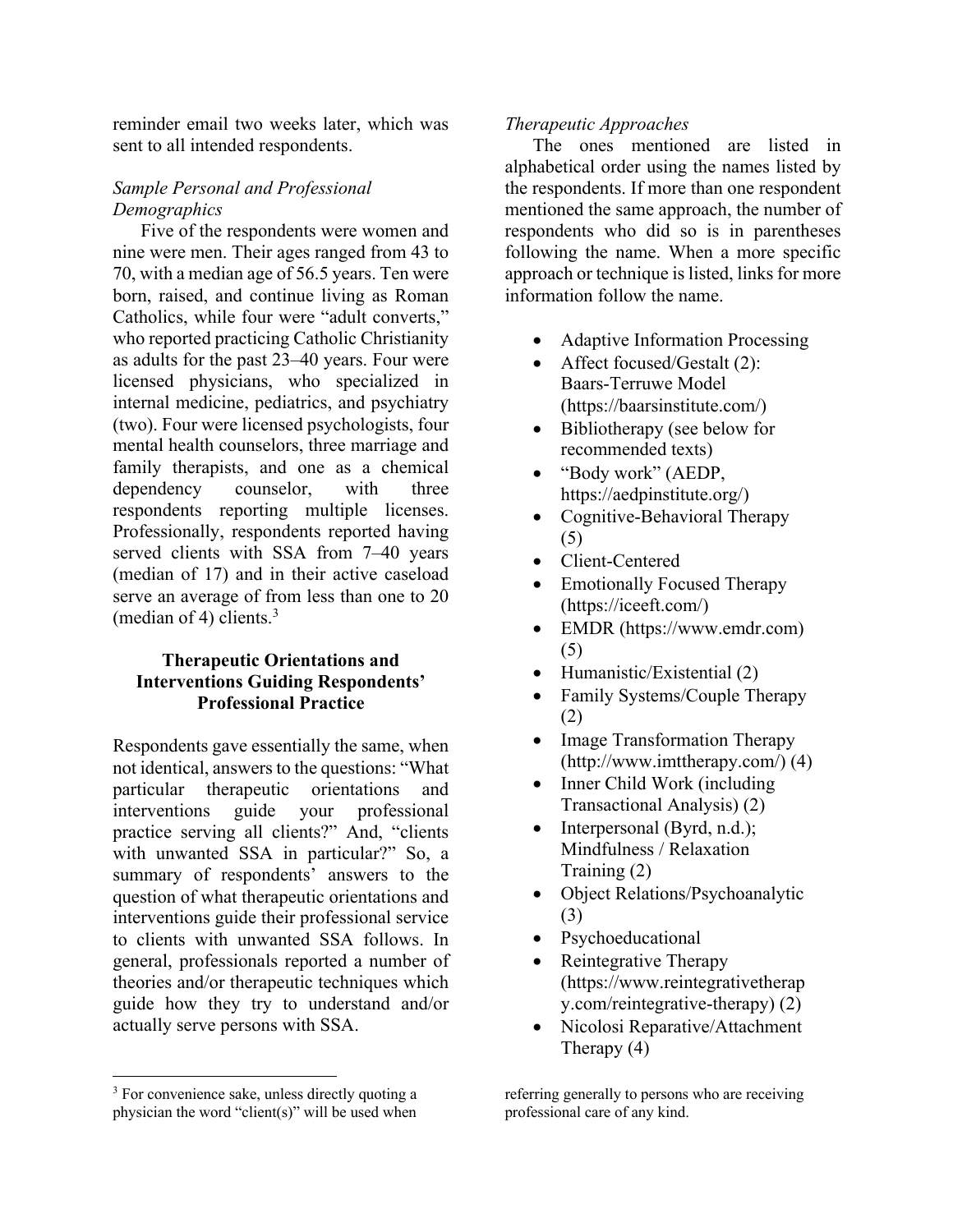- SAFE-T Guidelines (Alliance, 2018)
- Solution-Focused Brief Therapy (http://www.sfbta.org/)
- Trauma & Attachment Therapy (3)
- Twelve-Step Work

## *Theoretical Approaches*

In addition to reporting themselves practicing in an "eclectic" manner, a few explicitly described their guiding theoretical orientations as eclectic as well. One wrote succinctly: "*I believe in a holistic view of the patient, body, mind and spirit.*" A second:

*I consider myself Behavioral or Cognitive Behavior, however, I could use Humanistic/ Existential and Psychoanalytic ideas in my work. Attachment theory and Adaptive Information Processing theory (from the EMDR literature) also guides my work.*

## A third reported:

*I tend to be more psychodynamically oriented, but lately I have been using cognitive-behavioral interventions for embedded cognitive distortions. I also use Object Relations Theory to help clients explore their need for secure attachment. My most recent professional interest has been in a new therapy for trauma called Image Transformation Therapy: http://www.imttherapy.com/*.

And a final professional responded in detail, listing areas of intervention more than theoretical orientations or intervention techniques.

*My training included particular attention to the role of family* 

*throughout the lifespan and of course other significant relationships in the person's past and immediate experience; Attachment theory holds great value for my practice and understanding of the development of the human person; I do take an honest and direct approach to therapy—goal setting, role play, and attention to behaviors are key themes. . . . Attention to narcissistic tendencies; mother and father wounds; experiences of boundary violations and abuse; exploration of the human person—the person's sense of being male/female and what experiences guided this understanding. I refer out for addiction and significant trauma issues.*

As used above, "eclectic" is a fair description of the overall way which these Catholic professionals report conceptualizing cases and serving their clients who report SSA. This is not surprising in two ways. First, as mentioned above, the youngest respondent was 43 years old and the median 56.5 years old. Citing multiple sources, Lambert (2013a, 2013b) reports that it is the norm, not the exception that the longer psychotherapists practice, the more eclectic they become. No matter how "cutting edge" the therapeutic approach is in which they are trained, therapists over time learn and use concepts and techniques from other approaches.

In another way, the fact that these mental and medical healthcare professionals report serving clients and patients with unwanted SSA in many different ways illustrates the history of such care. Over a century of clinical and research reports (Phelan, 2014; Phelan, Whitehead & Sutton, 2008) document that physicians and therapists have served clients who wanted professional help to better manage and resolve same-sex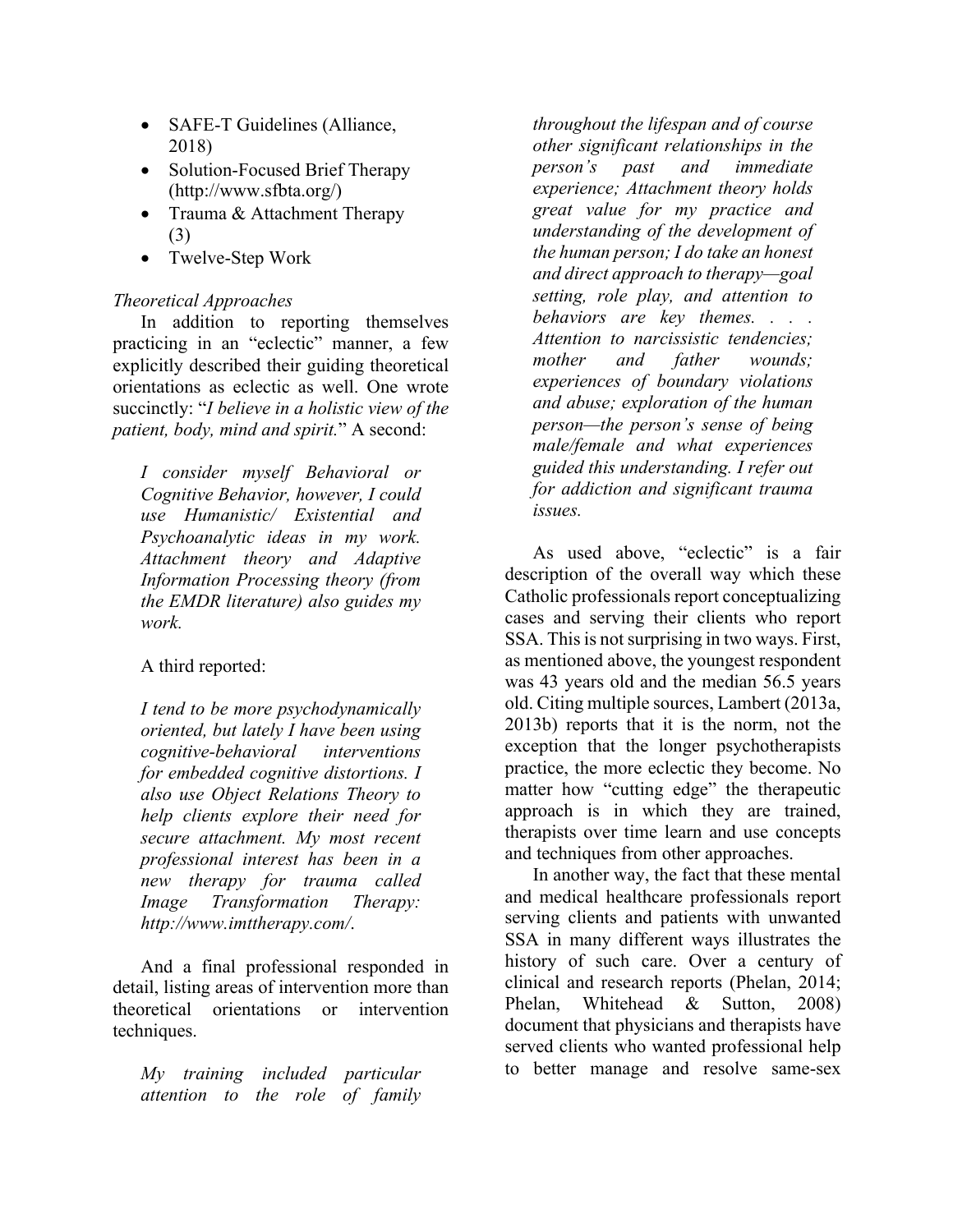attractions and behaviors with some effectiveness. 4

## **Respondents' Views on How Their Catholic Faith Influences Their Professional Service to Clients with Unwanted SSA**

There was some overlap in the questions being asked, as well as redundancy in the answers given by respondents. What follows is an integrated summary of the respondents' answers to the questions asked in the research questionnaire (see Appendix). When appropriate, as above, particular responses are quoted verbatim. In most cases, respondents are not identified by sex and in only case by profession.

In general, respondents reported a comfortable integration of their being and living as Catholic Christians on the one hand and serving as medical and mental healthcare professionals on the other. They expressed this in a number of ways, particularly with gratitude for how their understanding of our faith allows them to better conceptualize what their clients are dealing with, what they can do in therapy to be the most helpful, and what they can suggest for clients outside of therapy for their ongoing healing, growth, and maturing in their chosen life paths.

## *The Importance of the Catholic Worldview*

Respondents often repeated their Catholic faith gives them the "Christian anthropology" or "philosophical understanding of human nature and the human person," which enables them to have an essential perspective which guides their professional service to particular clients as persons. One respondent reported:

 $\overline{\phantom{a}}$ 

*In using a Catholic understanding of human anthropology I see this issue as one of natural law. <sup>5</sup> God's design of human sexuality is one of complementarity between the sexes.*

## Another wrote:

*My traditional conservative Catholic faith allows me to understand God's plan for humanity, the definition of "normal" and what constitutes a disorder. This forms the foundation for my work.*

A third respondent stated that Catholic teaching provided

*a coherent understanding of the human person as made in the image after the likeness of God as male or female and oriented sexually to the other*. [If clients] *are able to accept* [such a] *a normative base, . . . then the goals of intervention are clear, and there can be hope and perhaps even increased confidence in healing or at least some relief.*

And a fourth commented:

*Having a Catholic anthropology, including its implications for sexuality, the complementarity of male and female, and marriage gives me a firm foundation with which to address the whys and why-nots that people who have unwanted SSA sometimes bring to counseling*.

<sup>4</sup> These reports also document that while some clients experience their SSA much diminished and/or opposite-sex attraction and behavior much increased, others experience less change and still others little or none (Alliance, 2012).

<sup>5</sup> See Sutton (2019) for an explanation of the "Natural Law."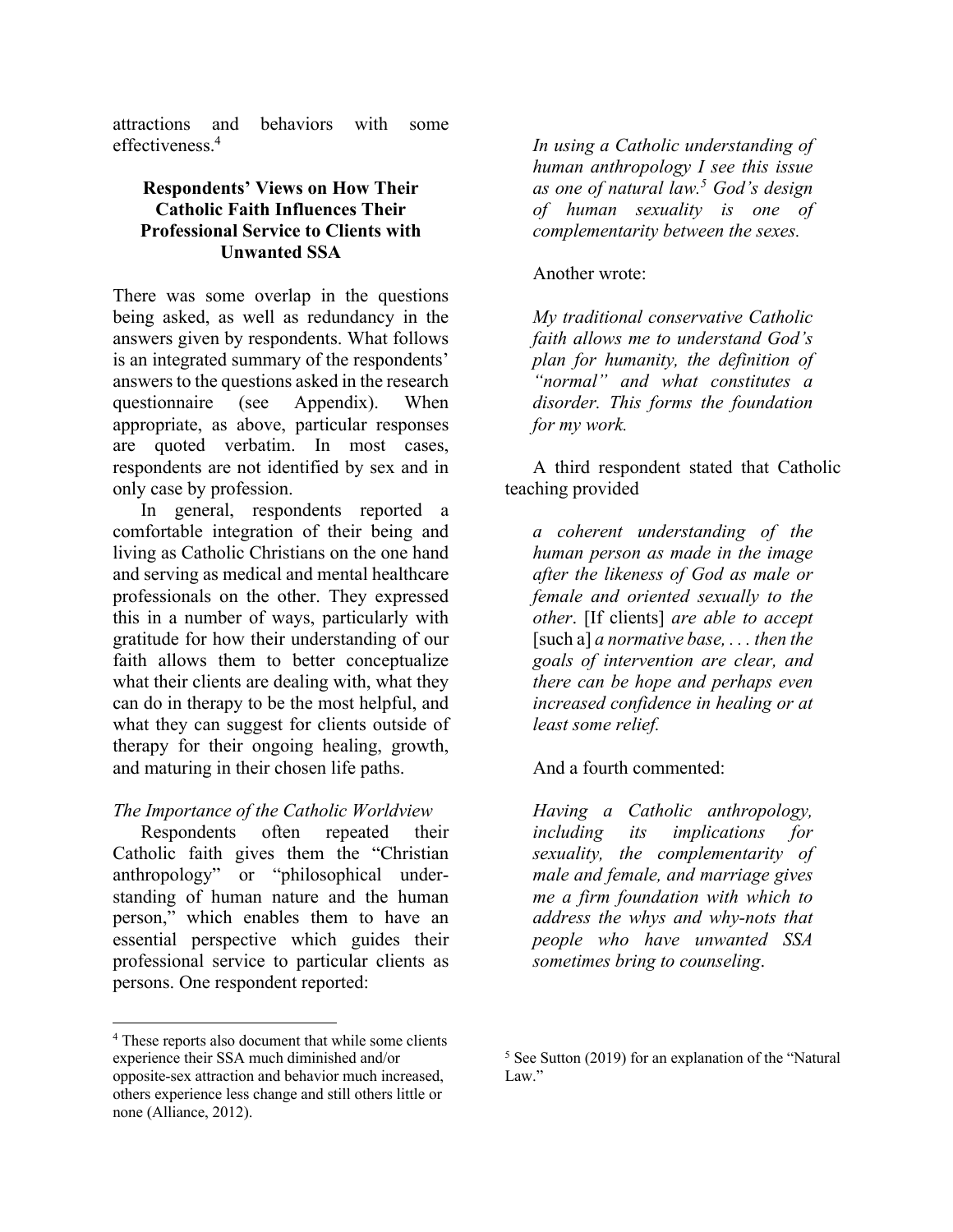One respondent summarized these ideas about "anthropology, foundation, framework, normative base and Natural Law" as follows:

*My Catholic faith informs me that God's plan is for the happiness of each human person. Reason informed by Faith helps me to see how God has created human nature, and therefore what the goals are for therapy in general become clear. I would say my faith also helps me to be attentive to and affirming towards the suffering of these clients, no matter how they see themselves or what they have done. . . . It is nice to be able to speak about the love and mercy of God for my clients, too.*

For, the faith also can provide *"a sense of identity to clients with a weak sense of Self.*"

## **Resources Recommended for Clients to Do Outside of Sessions**

#### *Religious/Spiritual*

For Catholic clients, most respondents specifically recommended encouraging Catholic clients to use prayer, including Eucharistic adoration and other forms of meditation/contemplation; Bible reading; devotion to the saints; and participation in and experiencing the grace of the sacraments, notably the *Eucharist* and *Reconciliation*. One respondent also mentioned the *Anointing of the Sick*, were a client suffering from particular medical difficulties.

Devotion to Mary, the Mother of Jesus, and other saints was particularly mentioned by several respondents, who also emphasized that they'd likely encourage only Catholic clients to do. One respondent wrote:

*Catholics can not only receive fathering from our Father in Heaven,* 

*but they can receive mothering from Mary. Given the attachment problems of many, having a mother in Mary is a special support and help*.

One respondent shared that his faith "*enables me to know the efficacy of the Sacraments and prayer, which I recommend to them as I can*." Another summarized:

*Three Catholic practices can be particularly helpful for clients with unwanted SSA: 1) The power of Eucharistic adoration for directthough-mysterious healing for SSA; 2) The help of the communion of saints for the client to encounter always-available, totally-attuned, utterly-healthy male and female father, brother, mother, and sister figures; 3) The healing power of lectio divina, when Scripture passages addressing parental wounds, shame, and self-hatred are prayed through.*

Respondents voiced that they encourage their Catholic clients—and non-Catholic Christian ones when appropriate—to experience the spiritual and psychological benefits which regular and devout spiritual and religious practices can provide, which the professionals themselves do and have experienced in their personal and sometimes professional lives. One stated: "*I have had spiritual experiences that have strengthened me for my work, types of experiences I uniquely learned about from Catholic spirituality*." Several respondents mentioned the need and value of being guided by the Holy Spirit *during* sessions. One noted: "*Whenever I do therapy, I try to maintain a constant attunement to the Holy Spirit's leading regarding what to say or not to say*." Another wrote: "*I also bring Christ into the session by letting the Holy Spirit guide my*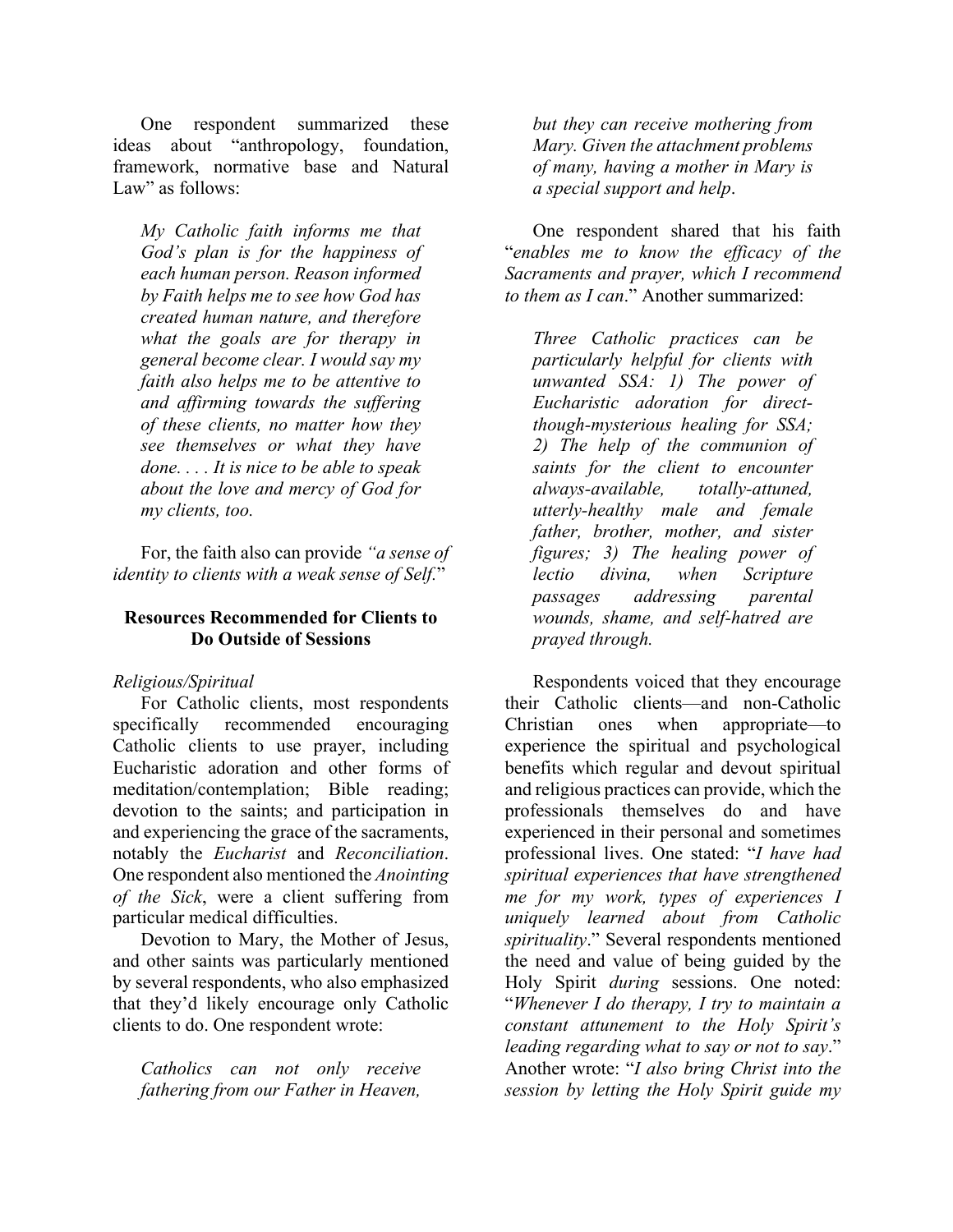*words, actions and clinical decisions, if not necessarily overtly so*."

A third commented: "*I treat all patients the same. But I also am not afraid to pray with patients when appropriate*." Regarding praying, "*directly praying*" for and/or with clients in session, one respondent reported, "*I always ask permission for that*" as "*not all clients are comfortable with my*" doing so. And a fourth wrote: "*Borrowing from what works with my Protestant clients, I can formulate a confrontation from Scripture where needed, especially to address distorted spirituality being justified by misinterpretation of Scripture."* He then clarified: *"I have actually done that more for Protestants who know the Bible*."

## *Supportive Activities*

Along with private and public spiritual and religious practices for faith-based clients, respondents recommend a number of other activities, which they believe support their mental health and medical services. Several respondents reported recommending that clients participate in relevant Twelve Step Programs and the Courage Apostolate, if Catholic. One respondent advises male clients to "get a mentor, coach, or personal trainer so that they can experience first-hand what it's like to have another male interested and invested in them and in their well-being."

Several professionals wrote that they encourage "journaling," one emphasizing "emotional journaling." Another described asking clients to write a "*timeline for their life*" using the "*SPICE acronym: Spiritual, Physical, Intellectual, Communicative, Emotional*" as a guide for exploring one's past, present, and future life and setting goals. Respondents also encourage that clients "*exercise*," and practice "*relaxation*" and what one called *"soulfulness (which is my version of 'mindfulness')."* And whatever a client's goals for therapy, if they report practicing no religious faith, one professional

wrote: "*I just leave faith out of the equation. All other techniques are the same. I do often mention "higher power" again and most clients can apply this as they see fit. This works with mindfulness meditation which can be generic in nature."*

# *Referring for Pastoral Care*

When asked whether and when respondents refer clients for pastoral care, their responses were generally the same. Respondents encourage them to do so, especially if they already have *"a regular confessor or spiritual director,"* or seem to have questions about or issue with the faith which the professionals do not think they are able to address. As one respondent advised: "*Almost all circumstances would warrant this, if the person is not alienated from the Church*." Another professional emphasized the importance of consulting and collaborating "*with a trusted and particularly educated priest on complex theological questions of sexual or other practice or behavior*."

About half of the respondents mentioned that at times referring for pastoral care may be a difficult decision to make. These professionals expressed concerns about whether a particular pastor, confessor, or spiritual director might understand or talk to a client with SSA from the "mind and heart of the Church." One respondent stated he would refer *"when the patient is ready and a priest with a good understanding of the dynamic of SSA is available."* Another wrote: "*Most of the time I encourage this, as long as the spiritual director is healthy and knowledgeable about their condition and will not interfere with treatment."* A third noted that he would refer for pastoral care *"when the priest is able not to diminish and not to overstate the problem."* Another responded: "*I would collaborate with Catholic clergy if I could be sure that they would not soften Church teaching on homosexuality."*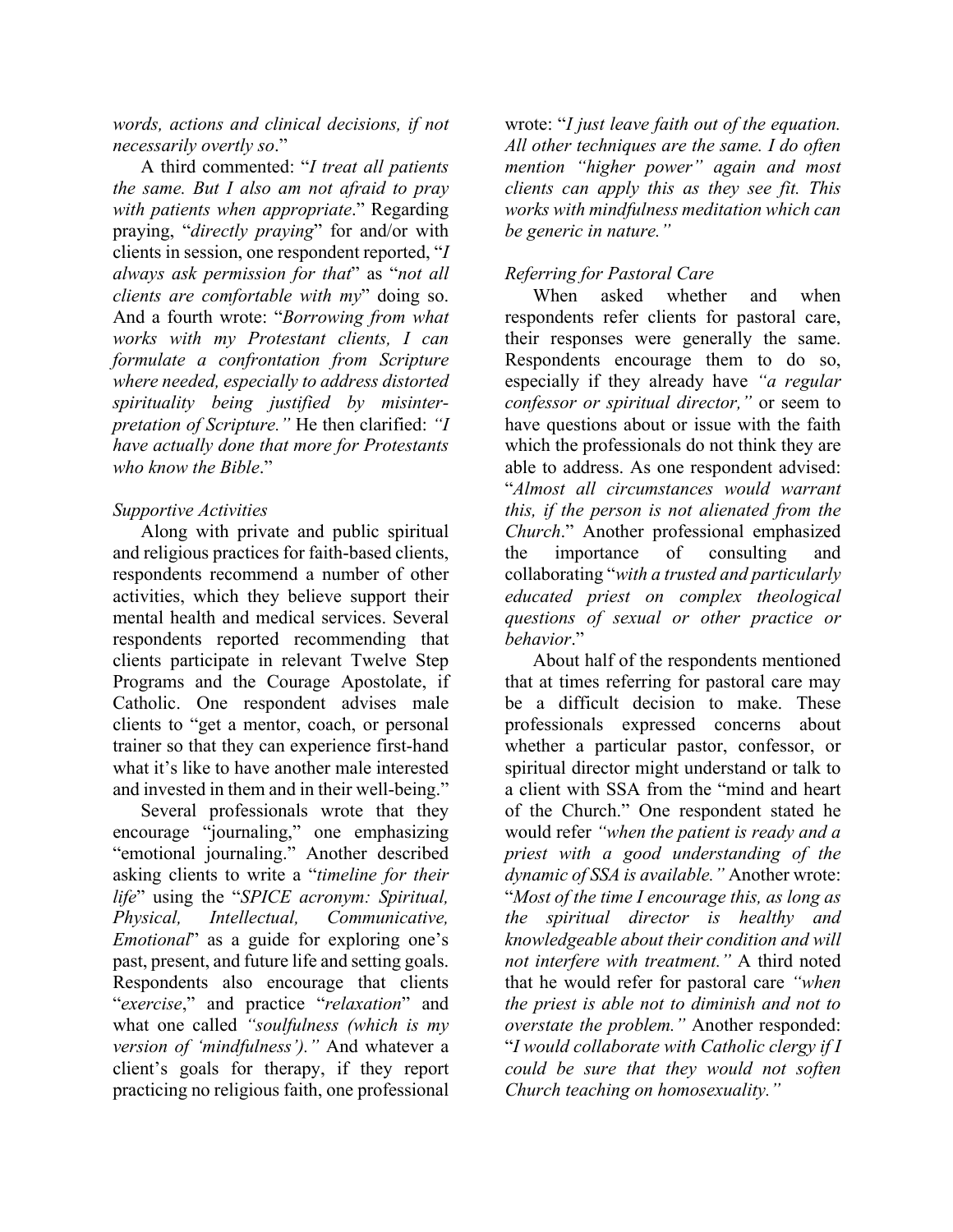And, one respondent addressed a timely concern for a small minority of Catholics who now experience SSA following clerical sexual abuse. This respondent wrote:

*[For a Roman Catholic] client, a referral for pastoral care would almost always be an important component, unless they have had prior negative experiences (abuse, dismissiveness) which would perhaps then warrant a delay in doing so.*

### **Particular Concerns Serving Persons of Faith**

When asked about particular concerns which they experience serving persons of faith, many respondents mentioned two: *forgiveness* and *scrupulosity*.

#### *Forgiveness*

Seeking God's forgiveness for one's offenses and forgiving others as we would want to be forgiven ourselves are key aspects of Christian living. Respondents mentioned that the issue of "*forgiveness*" can be a challenge for their Christian clients with SSA. In terms of seeking forgiveness, several mentioned encouraging Catholic clients to participate in "Confession," the sacrament of Reconciliation.

More respondents commented on the challenges of forgiving others for having offended them. One respondent explained that there is a proper timing for encouraging the practice of forgiveness. Especially for those "*at an addictive level of functioning*," it is important for them to first achieve "*some measure of continence*" or self-control of their behavior(s). Then, it may be helpful to "*switch to grief and forgiveness, particularly within a family context*."

Several respondents reported that some clients may want or try to forgive before they're ready. One professional wrote: "*I am* 

*cautious about introducing the topic of forgiveness because "premature" forgiveness is a problem with Catholics and sometimes discussing forgiveness too early is invalidating to their trauma."* A second explained further:

*Some Catholics are too quick to forgive or forgive without the associated emotional processing of their traumas in a way that is unhealthy. Psycho-education must help them to understand how to forgive in a way that will be most healing and the least harmful to their selves.*

Overall, respondents seemed to recognize that the asking for and giving of forgiveness is a challenging process with significant benefits when done in a timely, effective way (cf. Enright, 2015; Enright & Fitzgibbons, 2014).

## *Scrupulosity*

When asked in what way(s) clients' particular practice of faith may most hinder their participation in and cooperation with professional care, a number of respondents mentioned the difficulty of "*scrupulosity.*" One defined this as *"religious obsessive compulsiveness."* Another stated that if clients "*have scrupulosity to the degree of having an intractable diagnosis of OCD, then the treatment can be difficult*." A third responded:

*The word scrupulosity comes to mind related to your question; and the observation that some people view faith as something sort of "magical" in nature; if I do this (pray a certain way or for) a certain number of times, etc. then this will happen. It's important to offer an understanding of the human person with many*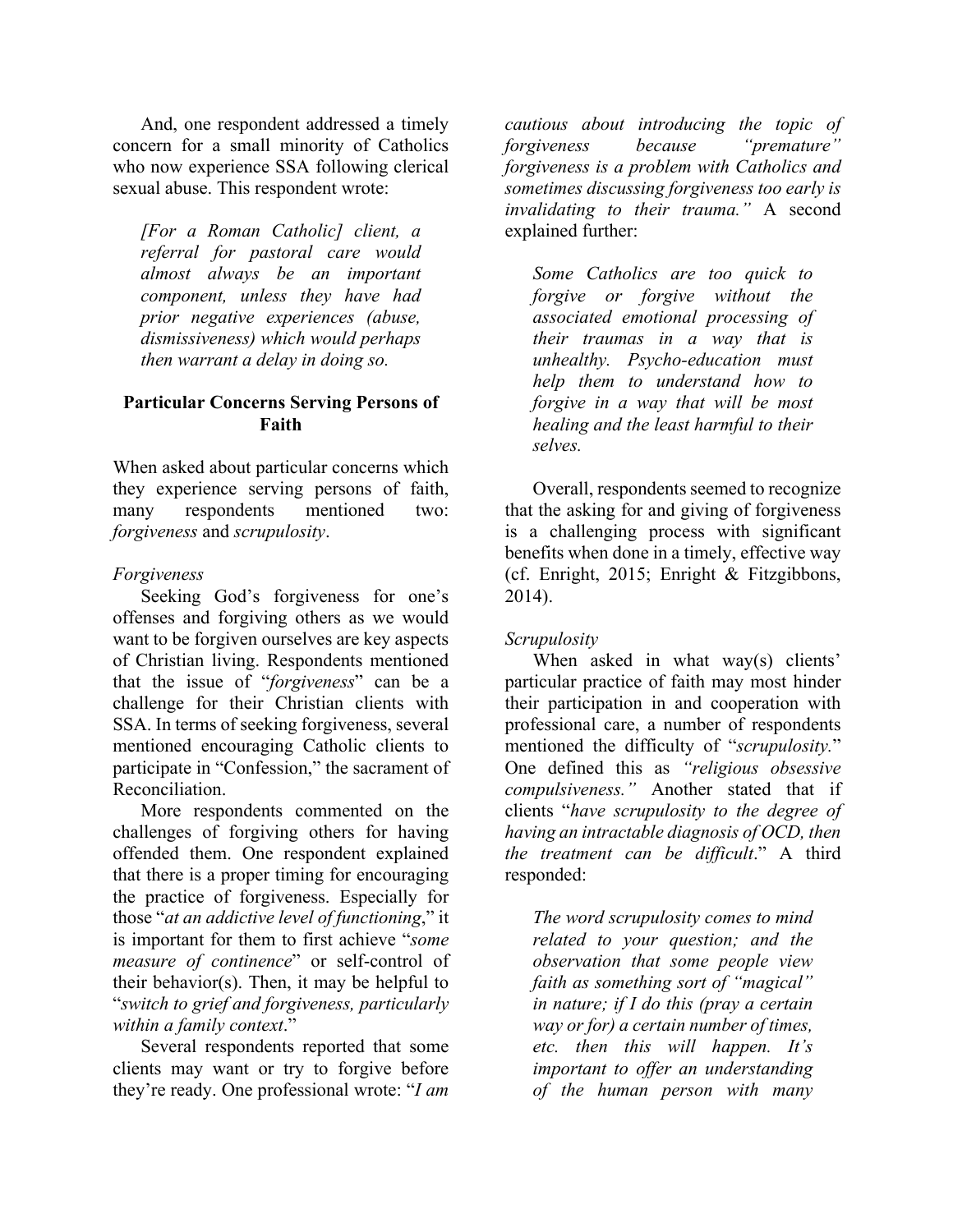*dimensions, faith being one of them, and then begin to consider what areas of their life they want to focus on in treatment.*

One professional explained: "*If (clients) labor under scrupulosity or false guilt, they may have a difficult time opening up more deeply for fear of being condemned*." Another reported that paradoxically (over-) using the sacrament of Confession may be self-defeating for someone dealing with a true "*scrupulous compulsion*" based on "*a repressive neurosis*" (cf. Baars, 2003; Baars & Terruwe, 2003; Terruwe & Baars 2016). Clients with SSA who also experience an obsessive-compulsive disorder (OCD) concerning religious or moral matters (i.e., "scrupulosity") may need to work first on their OCD. As one respondent wrote:

*The only time I see faith get in the way of treatment is if they are prone to a rigid or fundamentalist-type of faith understanding. Also I had one man who was prone to scrupulosity. This strongly suggested OCD symptoms. With this present, I had to slow the process down. I had to address the scrupulosity first before I could even begin to tackle the SSA. Once this was successfully addressed, then it was much easier to deal with the underlying SSA causes. Although in dealing with the OCD, it often helped resolve some of the SSA root causes, as they often stemmed from the same sources.*

#### **Bibliotherapy and Other Recommended Aides6**

*Bibliotherapy*

 $\overline{\phantom{a}}$ 

A number of respondents reported using "bibliography" to support their clients'

efforts to deal with unwanted SSA. In addition to reading and meditating on the Bible, one professional reported encouraging clients "to read the *Catechism* (*of the Catholic Church*, 1994) if they have any questions about the Catholic faith." Many respondents listed a number of specific books and similar resources which they recommend to clients.

Some of the books recommended focus on managing and overcoming SSA, some from a more professional, others a more pastoral perspective. Recommended resources include, in alphabetical order by author:

Catholic Medical Association's (1999) *Homosexuality and Hope; Courage/EnCourage* resources (https://couragerc.org/); *Floyd Godfrey's* (2012) *A Young Man's Journey;* Fr. John Harvey, OSFS's (1996) *The Truth about Homosexuality*; Medinger's (2000) *Growth into Manhood: Resuming the Journey*; and Joseph Nicolosi's (n.d.) *SBSS—Shame Based Self Statement, Healing Homosexuality* (1993)*, Shame and Attachment Loss* (2009), and *Reparative Therapy of Male Homosexuality* (2020).

Another set of recommended readings focus on achieving sexual and/or psychological healing and maturity in general, with a more professional but sometimes pastoral emphasis. These include:

Dan Allender's (2008) *The Wounded Heart* ("For those with whom sexual abuse has been a factor"); Baars's *(2003) Feeling and Healing Your Emotions;* Baars & Terruwe's *(2003) Healing the Unaffirmed; Psychic* 

**by Respondents,** which occurs after the normal **References** list.

<sup>6</sup> Books and other resources recommended by respondents are listed in **References Recommended**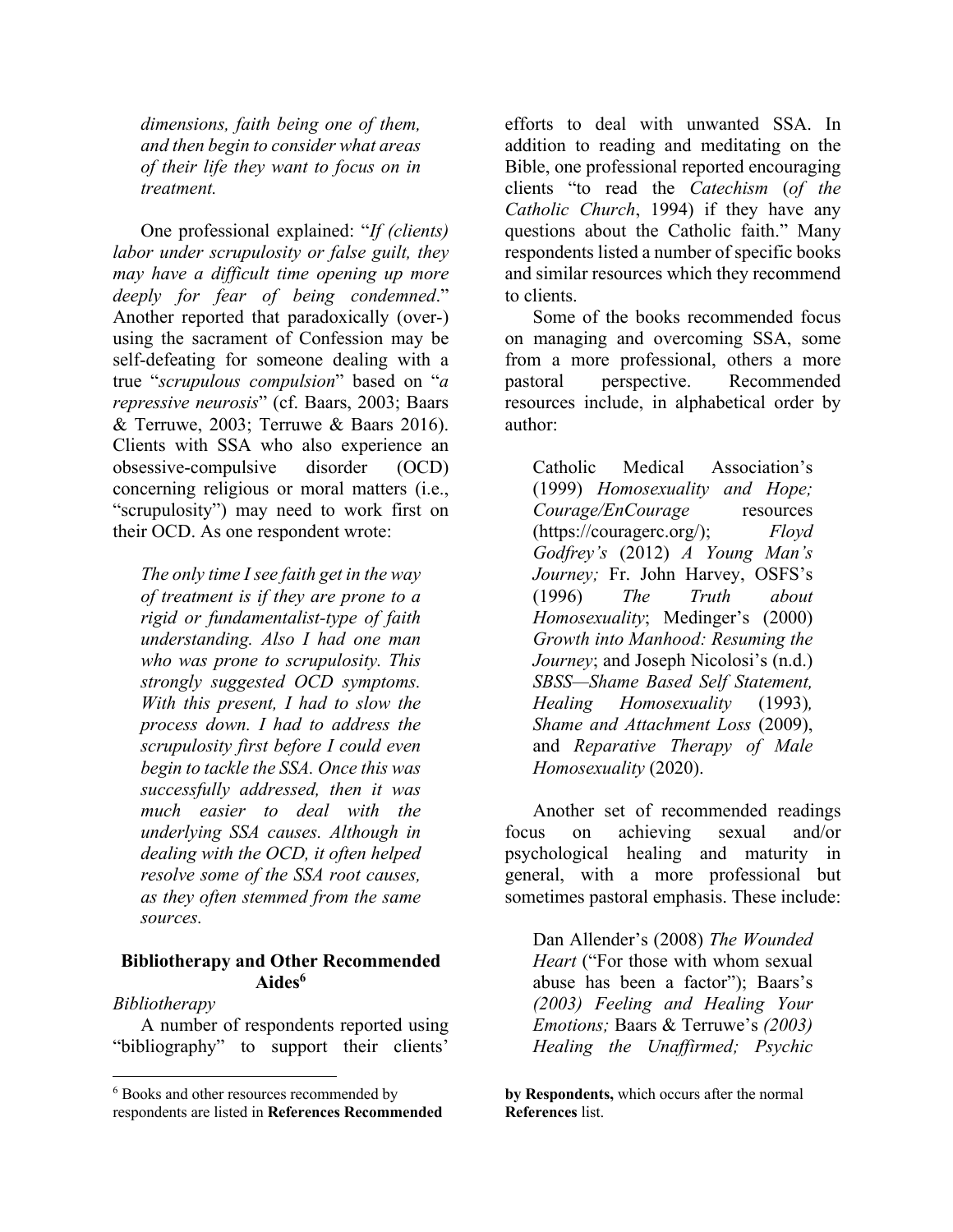*Wholeness & Healing* by Fr. Benedict Groeschel; CFR's *Courage to Be Chaste;* and Seamands's *(2015) Healing for Damaged Emotions.*

A third set of books deal more with helping clients—and professionals—grow in understanding themselves and others from an existential, spiritual perspective. "Because the question of suffering can be so prominent," one respondent "may recommend": Corrie ten Boom's *The Hiding Place* (2006)*,* or Viktor Frankl's *Man's Search for Meaning* (1993)*.* For Catholic Christians who may benefit from what one respondent calls "soulfulness"—i.e., experiencing through Judeo-Christian meditation and contemplation the genuine benefits of current mental health advocacy of "mindfulness"—another respondent advises reading *The Mindful Catholic: Finding God One Moment at a Time* by Bottaro (2018). And to help all professionals, and interested clients, learn a genuine "Christian Anthropology," *The Catholic Christian Meta Model of the Person* (Vitz, Titus & Nordling, 2020) is recommended by one professional.

One professional reported using what a client is already reading or hearing from speakers to guide discussions in therapy. "*I ask if they have heard of any particular speakers, books etc. and then we talk about those if I'm familiar with them; if not, I ask them to tell me more, i.e. what is the message, what seems helpful/unhelpful."*

## *Other Recommended Therapeutic Resources*

In addition to bibliotherapy and religious and spiritual aides, respondents mentioned a number of other resources which they recommended that clients participate in or otherwise use. Several mentioned that they encourage involvement in "Twelve Step Programs," others "Courage meetings," and still another "Journey into Manhood" weekends. A couple of respondents refer men

to participate in "men's groups in the parish or diocese," for developing male support and friendship. And another recommends that clients listen to audiotapes which stimulate self-relaxation and "psychic incarnation" through experiencing greater emotional awareness and the development of authentically "affirming" self-statements (Conrad Baars Institute, https:// baarsinstitute.com/).

Several respondents wrote that they ask clients to "journal," especially about their "feelings and thoughts." Another recommends that clients write "a timeline for the life" and applying the "SPICE acronym (Spiritual, Physical, Intellectual, Communicative, Emotional)" to the events of their lives. The insights gained are then explored during therapy, and clients are guided to set future life goals. In an activity which also may happen during a therapy session, one respondent encourages clients "*to develop self-awareness by focusing on how they perceive themselves compared to the qualities of the person they are attracted to."* He explains that *"this usually helps them to see that SSA is not about the other person, but about their own deficits in self-esteem."*

Finally, one respondent reported:

*I highly recommend that my male clients get a mentor, coach, or personal trainer so that they can experience firsthand what it's like to have another male interested and invested in them and in their well being. [And g]etting connected to their own male bodies helps eliminate the need to get connected to other men's bodies.*

And, another wrote: "*For those who are interested and feel ready, social skills training/coaching around how to navigate initial dating experiences with the other sex are needed*" and recommended.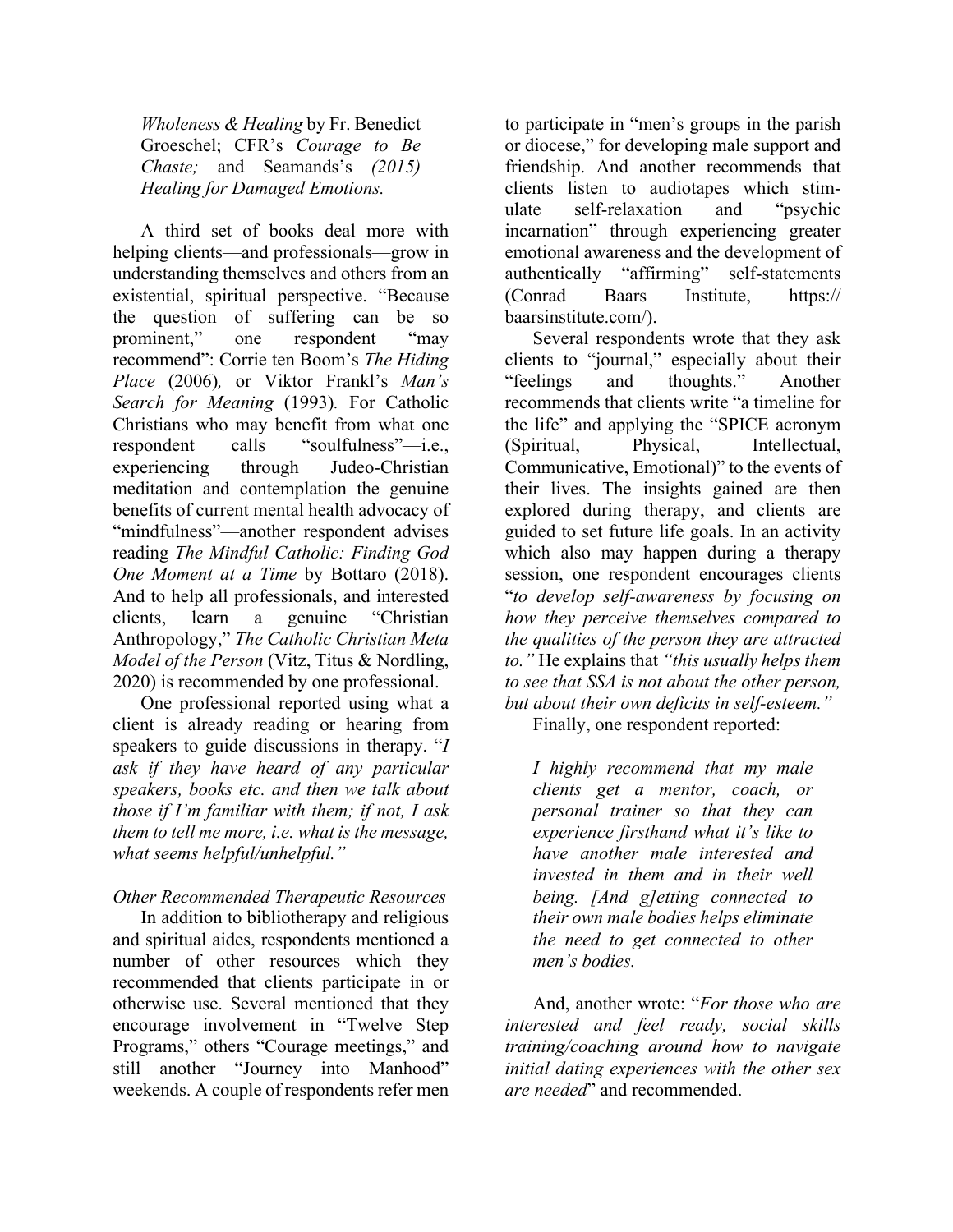## *When Serving Clients with SSA Who Do Not Seek to Change*

One respondent wrote about the influence of his faith on how he tries to help a client with SSA who is not seeking professional help to change their attractions or behavior:

*My faith instructs me to respect the free will of my clients, much like how our heavenly Father respects our freedom to choose to do good or evil acts. If my client wants to act on his SSA and prefers not to work on reducing his SSA, then I can respect his free choice to do that. . . . While I might respect his free choice to sin, my brain does not fall out. The Catholic view that homosexual sexual acts are evil provides a helpful structure with which to view whether or not a client is making a prudent decision. To choose evil is harmful to oneself and others, especially in the case of choosing to engage in homosexual acts. Secular viewpoints that either have no opinion on the morality of the act or encourage objectively immoral behavior are sadly lacking in comparison to what the Catholic faith has to offer in this area. While I respect a client's choice to sin, I do not rejoice in it, but instead, I feel love and sadness for the client.*

In a statement which may not be accepted with those who try to "normalize" SSA or other unchaste religious practices, one respondent wrote: "*Data from sociologist Mark Regnerus, Ph.D. and other such research is shared slowly to show the detriment of a homosexual lifestyle*." And for therapists of any or no faith practice who do not accept the Catholic standards for sexual morality (see Sutton, 2019), another

respondent's comments are likely challenging: "*The Catholic faith provides a framework for acceptable and unacceptable therapeutic interventions."* For example, according to Catholic Church teaching, it is not morally acceptable for therapists to use in therapy or prescribe for use outside the practices of pornography or "*masturbation*."

## *When Serving Clients for Any Reason, Including SSA*

Regardless of whether clients practiced any particular faith or no faith, many respondents emphasized that at a minimum, they practiced psychotherapy—or their respective medical specialty—in a "personal" way. They try to serve the wellbeing of each client as a "person"—not a "sexual orientation" or unwanted "problem"—one at a time. Respondents described their faith as a resource for being able to serve better their clients with SSA. For example, one wrote: "*My Catholic faith helps me in that everyone deserves to be loved. Love meaning being kind, patient and embracing the truth*." Another wrote about trying to treat clients "*as treasured children of God*" whatever they may believe or do faith-wise. A third remarked: *"[M]y faith also helps me to be attentive to and compassionate towards the suffering of these clients, no matter how they see themselves or what they have done."*

In general, respondents emphasized that they serve clients "*where they're at*" at the moment, with the best of their professional knowledge and education. In the words of one respondent: *"Whatever foundational spiritual or philosophical beliefs the patient has. I have to use their definition of normal to treat them. I try to augment it with education if possible."* Another described his efforts to "do one without neglecting the other":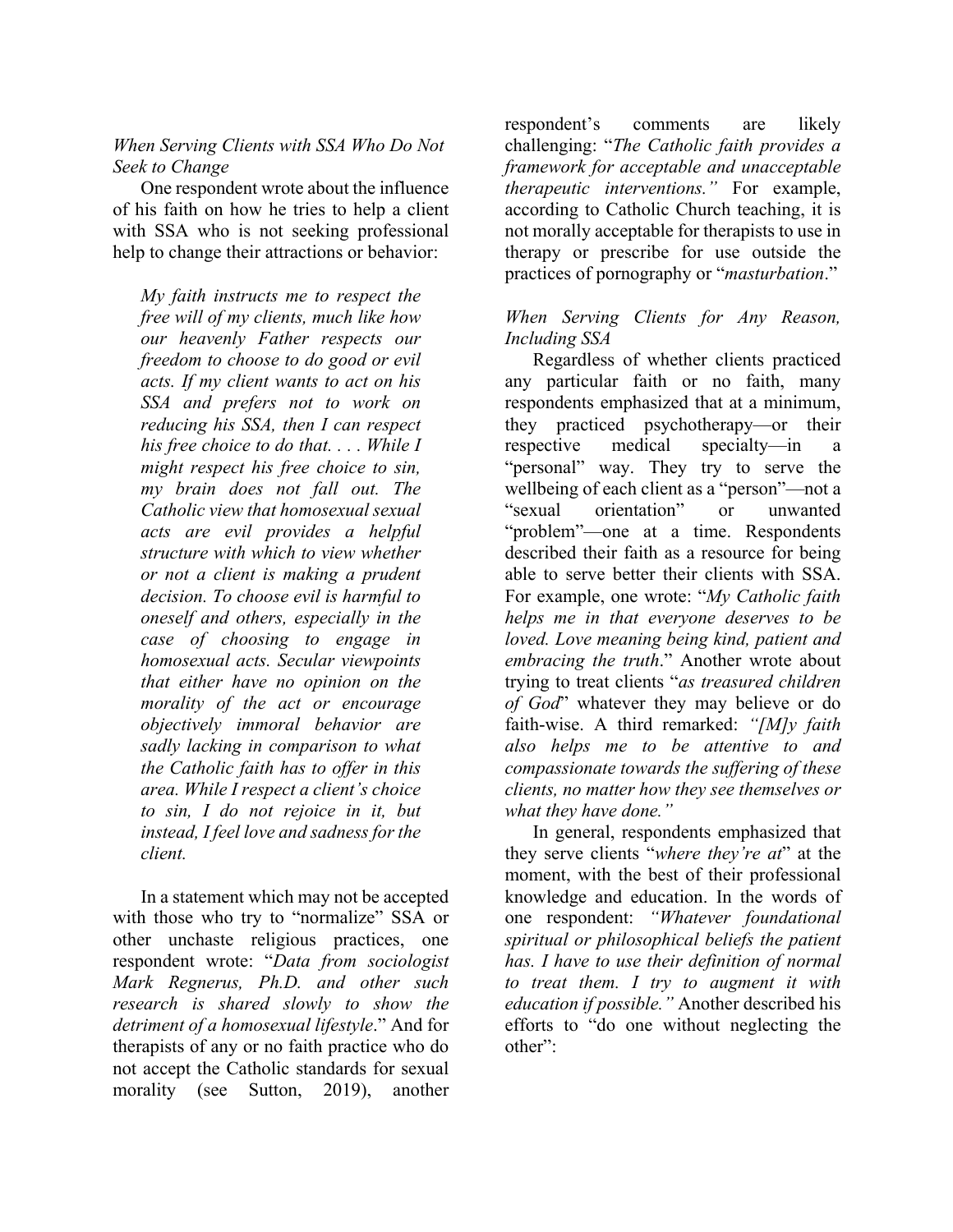*[I] in general, my therapeutic efforts do not differ. . . . Sometimes, I would go beyond the love/support/ compassion for one's self—i.e. root this compassion in the person and presence of Jesus in the patient's heart—that is possible only with Christian believers. My faith helps me to be benevolent and patient with my patients on the one hand, and face the objective situations of suffering which cannot be changed in their life without losing hope (on the other).*

In *my* words, respondents have found that they can be faithful "brothers and sisters in Christ," in themselves and to their clients, as they serve the latter as healthcare professionals. In fact, they have found that living their faith enhances their ability to best serve those who come to them for care.

## **Concluding Comments**

## *Limitations of the Study*

The present study has all of the limitations of a "convenience" sample, and more. The respondents were not "selected" in a manner which hopefully would elicit a "representative" sample of the population of "Catholic mental and medical healthcare professionals." Rather, the respondents comprise but a collection of persons known to me—or one of the respondents—selected because I believed both that they are practicing and devout members of my own Catholic faith and that they have found their faith to be a positive resource and guide for their practice of their particular medical and mental healthcare professions. I do not claim that this sample's responses generalize to all Catholic healthcare professionals, let alone those who serve persons with unwanted SSA. But I do think that these fourteen respondents provide a fair example of how dedicated and ethical Catholic therapists and physicians try to serve clients of various and no religious

faiths who want professional help dealing with unwanted SSA. A few final generalizations based on these respondents follow.

# *"First, Do No Harm"*

All healthcare professionals are committed to the ethical principles of their professions (American Association of Marriage and Family Therapy, American Counseling Association, 2014; American Psychiatric Association, American Psychological Association, 2017; and National Association of Social Workers, 2017). The first, most important, principle is "Do no harm!" (nonmaleficence), which is followed by the second: "Do as much good as you can!" (beneficence). In this light, all professionals who serve persons with SSA must be aware of and concerned that some SSA behaviors and co-occurring difficulties involve significant medical—and sometimes mental health—risks.

Medical and mental health reports show that whether their homosexuality (SSA) is wanted or unwanted (ego-*syntonic* or *dystonic*), persons with SSA seek psychiatric and psychotherapeutic care for a variety of concerns. These include mood difficulties (e.g., anxiety, depression, bipolar); posttraumatic stress (e.g., emotional, physical and sexual abuse); past and current relationship difficulties, often influenced by family of origin and school or other peer-based experiences; substance use and behavioral addictions; and medical concerns related to the SSA lifestyle (e.g., sexually transmitted infections and anatomical injury). In general, the population of persons who experience SSA also experience such difficulties at significantly higher rates than those who do not (County of Riverside (CA), 2014; Cretella & Sutton, 2010; Diggs, 2002; Phelan et al, 2008; Ritter et al., 2012; Whitehead, 2010).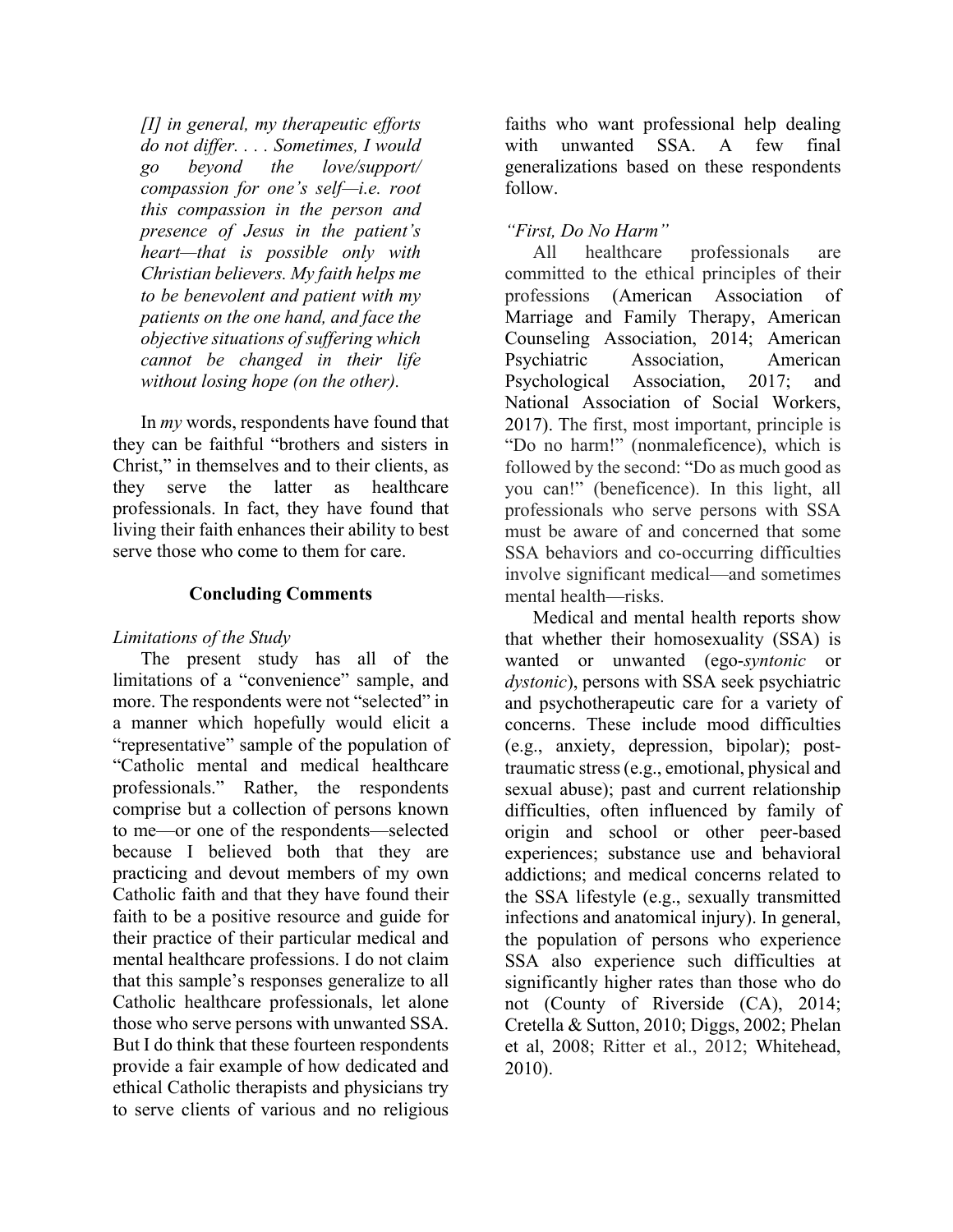So, whether a client is *ego-syntonic* or *dystonic* about his or her homosexuality, all healthcare professionals have a responsibility to properly educate clients about these risks. A respondent pediatrician offered the following as a summary of how her Catholic faith helped her "first do no harm" and better serve clients whom she learned were engaging in SSA behavior, but otherwise were not interested in stopping. She wrote:

*While I practiced general pediatrics for 17 years, sexual minority youth came to me for their general physicals and sick visits. My Catholic faith helped me treat them with good medicine, honesty and compassion. Without my Catholic faith, I'd have "drunk the PC Kool Aid" and lied to them. Instead, I was able to honestly offer "You know, some young women find their sexual attractions shift during teen years," or "Now that you are in therapy for your sexual assault, do not be confused if your sexual feelings shift; this may happen," or "As you know, MSM are at extremely high risk of contracting HIV. Some MSM have successfully increased their heterosexual potential." Only 2 young men ever expressed unwanted SSA to me. One successfully sought therapy ten years ago at age 17 and is now engaged to marry a lovely young woman. The second was unable to find a therapist and he eventually moved away*. 7

l

It is hoped that all mental and medical healthcare professionals, whether *they* practice any or no religious faith, including those who are "gay-affirmative," offer all clients with SSA—whether *ego-syntonic* or *dystonic*—the care offered by this pediatrician.

#### *Do as Much Good as You Can*

As mentioned above, when asked how they would respond to clients who reported practicing a different or no religious faith, the professionals' consistent response was that they would just try to serve them "as therapists." As mentioned above, persons with SSA, unwanted or not, may experience one or more difficulties with which they only or also want to be helped. Simply providing "good (enough) care" to such clients will allow and require therapists and physicians to help them to deal with a number of difficulties.

In reviewing the major bio/psycho/social experiences and conditions which commonly are co-morbid or co-occur with SSA, I summarized that

the presence of SSA suggests the need for working on . . . unmet needs, unhealed hurts, unresolved [unfelt & undealt with] feelings, unrealized growth and maturation, unreconciled relationships, unclear boundaries, unrealistic hopes, fears and expectations, an unfulfilling—and inauthentic—self-image/identity, and unmanaged co-occurring (co-morbid) difficulties. (Sutton, 2014, p. 70)

<sup>7</sup> Internist John Diggs, MD (2002) offers similar wisdom concerning the need for professionals to "first do no harm" when serving persons known to be engaging in homosexual behaviors by warning about the risk of harm they may face through engaging in specific behaviors and offering guidance about dealing with them:

As a physician, it is my duty to assess behaviors for their impact on health and wellbeing. When something is beneficial, such as exercise, good nutrition, or adequate sleep, it is my duty to recommend it. Likewise, when something is harmful, such as smoking, overeating, alcohol or drug abuse, and homosexual sex, it is my duty to discourage it. (Executive Summary)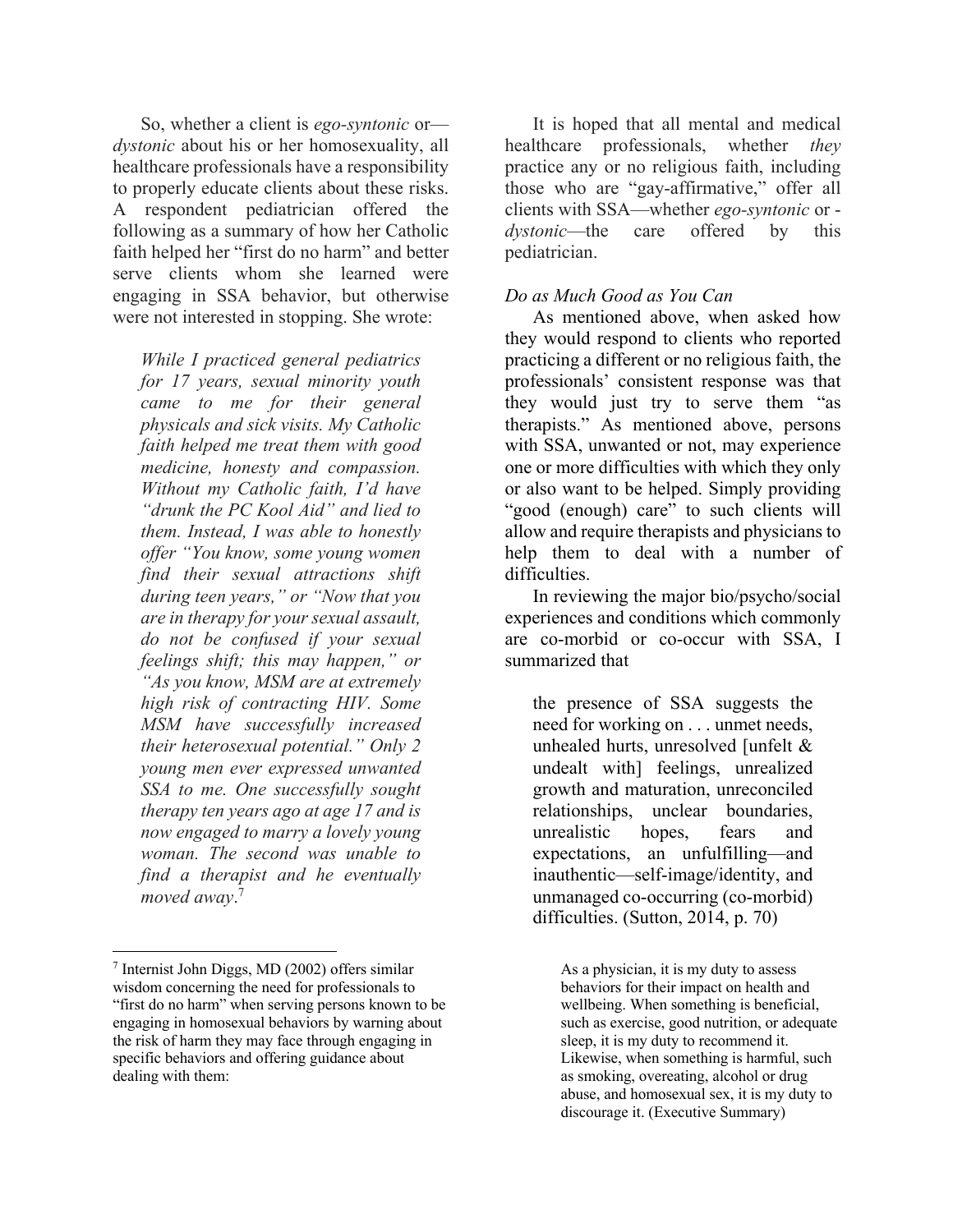Many different therapeutic approaches and techniques have been developed for helping clients try to resolve such issues. Professionals with little or no prior experience serving clients with SSA, but who have learned even one way to serve even one of these needs with clients of any kind, can be confident that they have something important to offer clients with SSA too.

Lambert's (2013b) review of the outcome research on the efficacy and effectiveness of psychotherapy supports this perspective. Lambert emphasizes that after several decades of attempts, research shows that the most significant factors which facilitate therapy clients' improvement are *not* the therapeutic approaches or techniques including "empirically supported" therapies—which are used. Rather, what stimulates "patient improvement" the most is the quality of the "positive affective relationships" and "positive interpersonal encounters" between the therapist and patient which occur.

As Lambert summarizes:

[H]elping others deal with depression, anxiety, confusion, inadequacy, and inner conflicts, as well as helping them form viable relationships and meaningful directions for their lives, can be greatly facilitated in a therapeutic relationship that is characterized by trust, understanding, acceptance, kindness, warmth and human consideration. . . . This is not to say that techniques are irrelevant but that their power for change is limited when compared with personal influence.  $(p. 206)^8$ 

l

## *Be a Professional, Catholic "Witness"*

Being a "witness" means two things: telling others what one has seen, heard, and experienced. And, by "walking one's talk," showing by one's example what one believes. For Catholics, "witness" is another name for "martyr, of which the Church recognizes two "kinds": red and white. All Christians are called to be "white" martyrs," to be men, women, and youth who "witness the Gospel," i.e. live lives of faith, with and through "heroic virtue." "Red martyrs" are those who were or are killed because they were living lives of heroic witness. In different ways, the professionals who responded to my questionnaire are witnesses, of both their professions and their faith.

In his 1974 address to the Roman Catholic Council on the Laity, Pope Paul VI (1974) emphasized the importance in society today of having "witnesses" of whatever truths are being proposed. He stated: "Modern man listens more willingly to witnesses than to teachers, and if he does listen to teachers, it is because they are witnesses" (p. 68; 1975, n. 41). In the present day, I think that witnesses of the Catholic faith—and all faiths—who also are mental and mental healthcare professionals, are called to be witnesses of "nonmaleficence" and "beneficence" (cf., APA, 2017) with their clients.

I believe that this sample of professionals offers an important "witness" to their similarly practicing and devout Catholic clients, in ways described above. I believe that these professionals also witness to non-Catholic clients, and also to other professionals, whether Catholic, Christian,

<sup>8</sup> Lambert adds, "Common factors that help explain [a client's] improvement in therapy also include exposure to anxiety-provoking situations, and encouragement to participate in other risk-taking

behavior (i.e., facing reality and problem-solving) rather than avoiding the difficult and painful" (p. 206).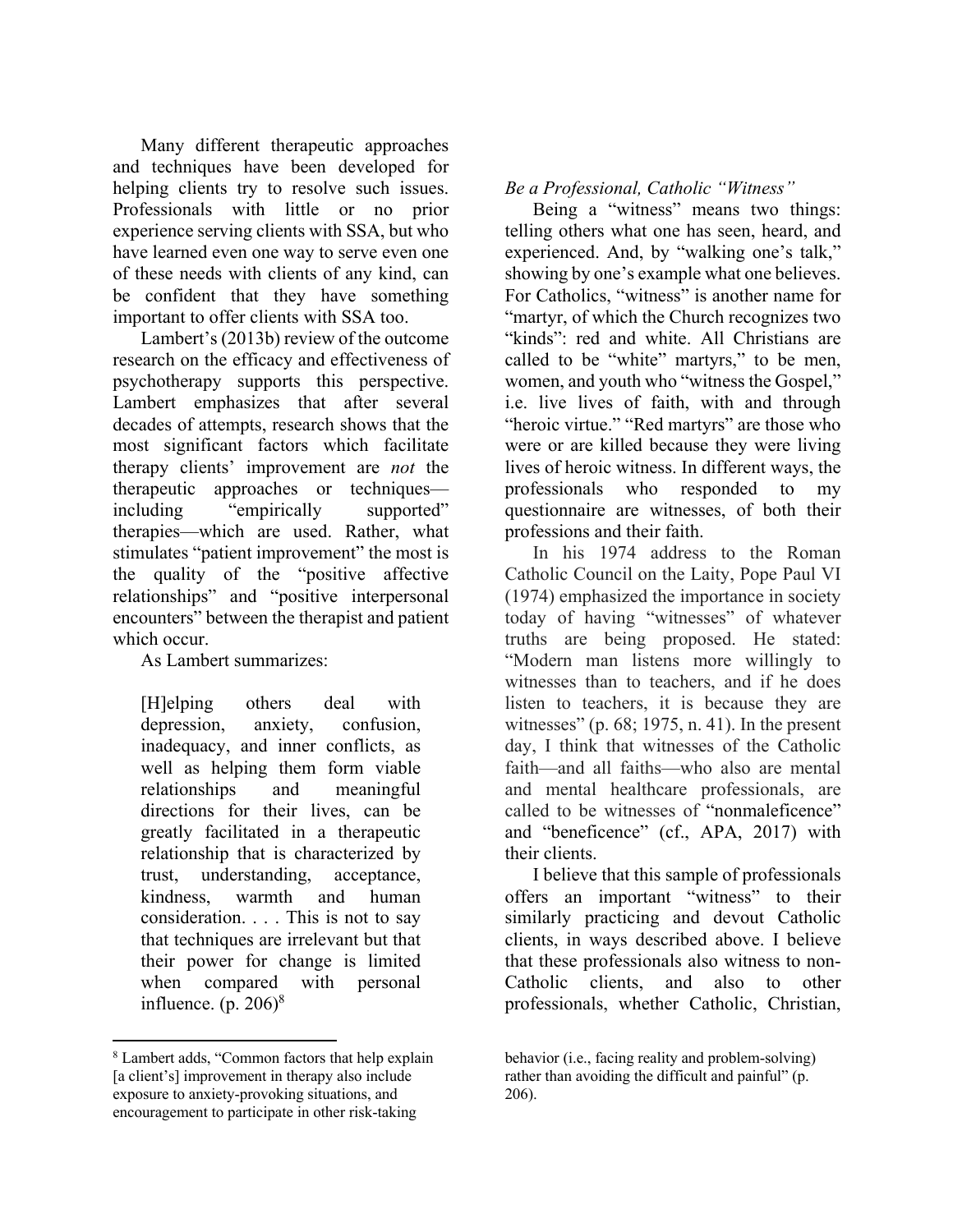and of other or no religious faith. These respondents offer an important message to anyone who strives to be a sincere "seeker of the truth" and person of "good will" as a mental or medical healthcare professional. Any therapist or physician who genuinely wants to serve at least the "temporal"—if not the "eternal"—well-being of persons who experience SSA—whether wanted or not would do well to develop one or more of the attitudes expressed by the respondents.

It can be challenging simply trying to serve others professionally the best that one can, and even more so trying to serve others whose faith practices differ from one's own (cf. the ethical principles and practices for the mental and medical healthcare professions: AAMFT, 2015; ACA, 2014; American Psychiatric Association, 2013; American Psychological Association, 2017; NASW, 2017). The current cultural-political climate makes serving clients with unwanted SSA even more challenging. But trying to do so by Catholic professionals requires them to be genuine witnesses of and to both their fellow professionals, as well as to their fellow Catholics and persons of other Christian, non-Christian and no religion. For all of the variety of special ways—described above in which Catholic professionals may serve persons with SSA, in the end, the professionals see their goal as simple, but not easy.

One respondent wrote that for clients without religious faith,

*it is best to avoid any reference to religion. It is NOT helpful to use religion to establish boundaries; rather, it is better to underscore the consequences of certain actions to bring about a change of behavior. Specific therapeutic theories/interventions/modalities remain the same*.

When considering serving clients of one's own, a different, or no faith, another respondent wrote: "[*My faith*] *helps me see them as precious souls with an eternal destiny worthy of great love and compassion*." A third stated that he simply tries to "[*t*]*reat them as treasured children of God*."

A fourth reported: "*My faith helps me to be benevolent and patient with my patients on the one hand, and to face the*[*ir*] *objective situations of suffering which cannot be changed in their life without losing hope*" on the other. Finally, one professional remarked that his faith is "*a constant reminder that I am 'small' and not God; He (Christ) and His Church are a constant source of guidance, confidence and trust. I'm also reminded that He has provided me with particular gifts"* to serve others. May all Christian professionals who serve persons with SSA—or any presenting concern—try to do the same!

#### **References**

- Alliance for Therapeutic Choice and Scientific Integrity, Task Force on Guidelines for the Practice of Sexual Attraction Fluidity Exploration in Therapy (2018). Guidelines for the practice of sexual attraction fluidity exploration in therapy (SAFE-T). *Journal of Human Sexuality*, *9*, 3–58. Retrieved from https://www. journalofhumansexuality.com/journals
- American Association for Marriage and Family Therapy (2015). *AAMFT Code of Ethics*. Retrieved from: https://www.aamft.org/Legal\_Ethics/Co
- de\_of\_Ethics.aspx American Counseling Association (2014). *2014 ACA Code of Ethics.* Retrieved from: https://www.counseling.org/ resources/aca-code-of-ethics.pdf
- American Psychiatric Association (2013). *The Principles of Medical Ethics with*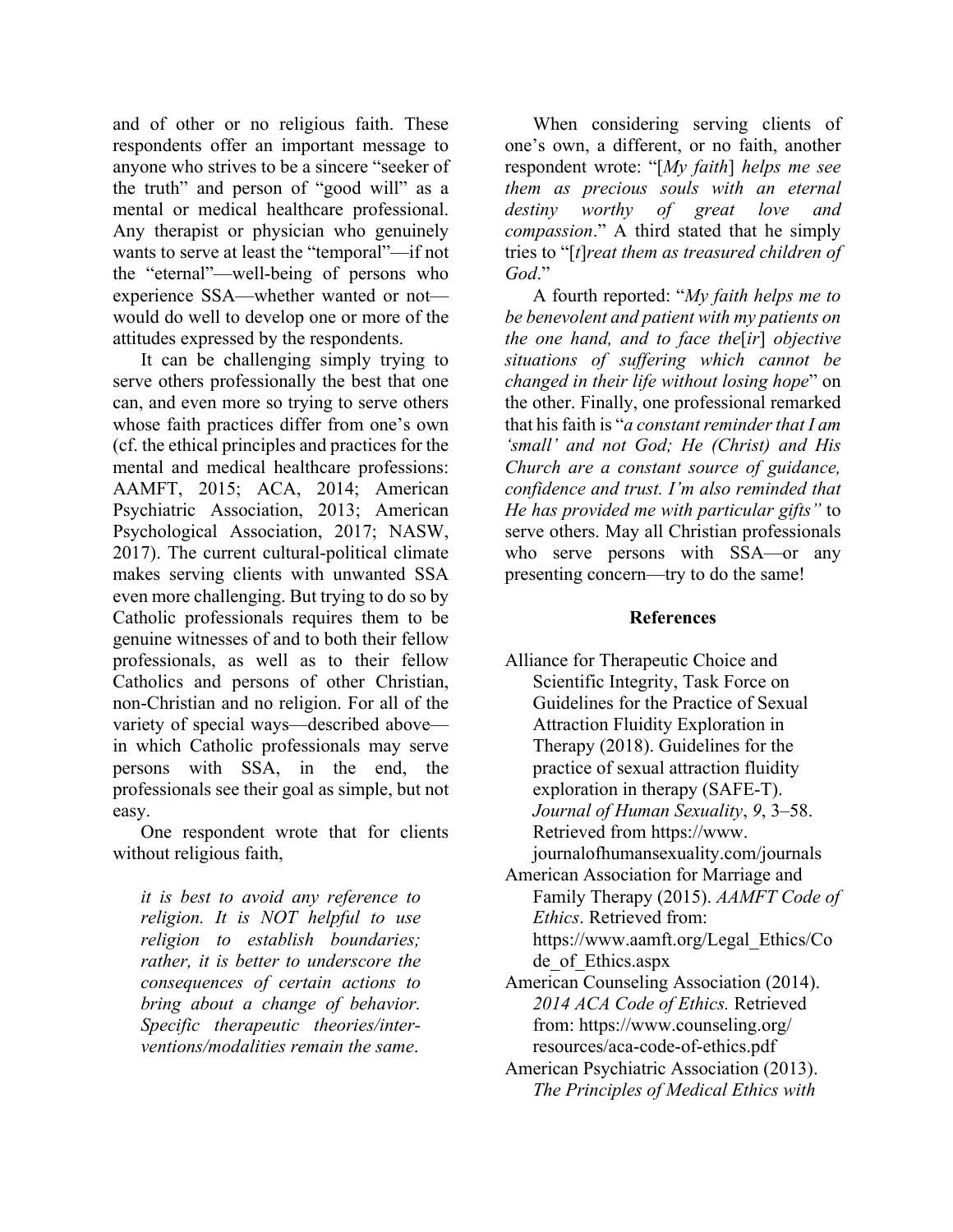*Annotations Especially Applicable to Psychiatry, 2013 Edition.* Arlington, VA: American Psychiatric Association.

- American Psychological Association (2017). *Ethical Principles of Psychologists and Code of Conduct* (General Principles). Retrieved from: https://www.apa.org/ethics/code/
- County of Riverside (CA) Department of Public Health (2014). *Lesbian, Gay, Bisexual and Transgender Health & Wellness Profile.* Retrieved from: http://healthpolicy.ucla.edu/publications/ Documents/PDF/2014/LGBT\_Health\_W ellness\_2014.pdf

Cretella, M. & Sutton, P. (2010). *Health Risks: Fisting and Other Homosexual Practices.* Retrieved from: https://docs.wixstatic.com/ugd/ec16e9\_e cc513dc02744cdbbb64b3e04ff15db9.pdf

Diggs, J. R. (2002). *The Health Risks of Gay Sex.* Corporate Resource Council. Retrieved from: https://www.cbn.com/spirituallife/biblest udyandtheology/Discipleship/Gay\_Sex\_ Health\_Risks.pdf

Enright, R. D. (2015). *8 Keys to Forgiveness*  (*8 Keys to Mental Health Series*: Babette Rothschild, Editor). New York: W. W. Norton & Company. [Republication of: *8 Keys to Forgiveness* (8 Keys to Mental Health). Washington, DC: American Psychological Association, 2012.]

Enright, R. & Fitzgibbons, R. (2014). *Forgiveness Therapy: An Empirical Guide for Resolving Anger and Restoring Hope.* Washington, DC: American Psychological Association.

Lambert, M. (2013). Introduction and historical overview. In Michael J. Lambert (Ed.) *Bergin and Garfield's Handbook of Psychotherapy and Behavior Change* (6th edition), 3–20. Hoboken, NJ: Wiley.

Lambert, M. (2013). The efficacy and effectiveness of psychotherapy. In Michael J. Lambert (Ed.) *Bergin and Garfield's Handbook of Psychotherapy and Behavior Change* (6th edition), 169– 218. Hoboken, NJ: Wiley.

- National Association of Social Workers (2017). *NASW Code of Ethics.* Retrieved from: https://www.socialworkers.org/ About/Ethics/Code-of-Ethics/Code-of-Ethics-English
- Phelan, J. (2014). *Successful Outcomes of Sexual Orientation Change Efforts (SOCE).* Charleston, SC: Practical Applications Publications.
- Phelan, J., Whitehead, N. & Sutton, P. (2009). What research shows: NARTH's response to the APA claims on homosexuality—A report of the Scientific Advisory Committee of the National Association for Research and Therapy of Homosexuality. *Journal of Human Sexuality*, *1*, 1–128. Retrieved from:

https://www.journalofhumansexuality.co m/journals

Pope John Paul II (1988). *Christifideles Laici: The Vocation and Mission of the Lay Faithful.* Retrieved from: http://w2.vatican.va/content/john-paulii/it/apost\_exhortations. index.html

Pope Paul VI (1974). *Address to the Members of the Consilium de Laicis* (2 October 1974): *AAS, 66*, 568.

- Pope Paul VI (1975). *Evangelization in the Modern World*. Retrieved from: http://www.vatican.va/content/paulvi/en/apost\_exhortations/documents/hf\_ p-vi\_exh\_19751208\_evangeliinuntiandi.html
- Ritter, A., Matthew-Simmons, F. & Carragher, N. (2012). *Monograph No. 23: Prevalence of and Interventions for Mental Health and Alcohol and Other Drug Problems amongst the Gay, Lesbian, Bisexual and Transgender Community: A Review of the Literature*.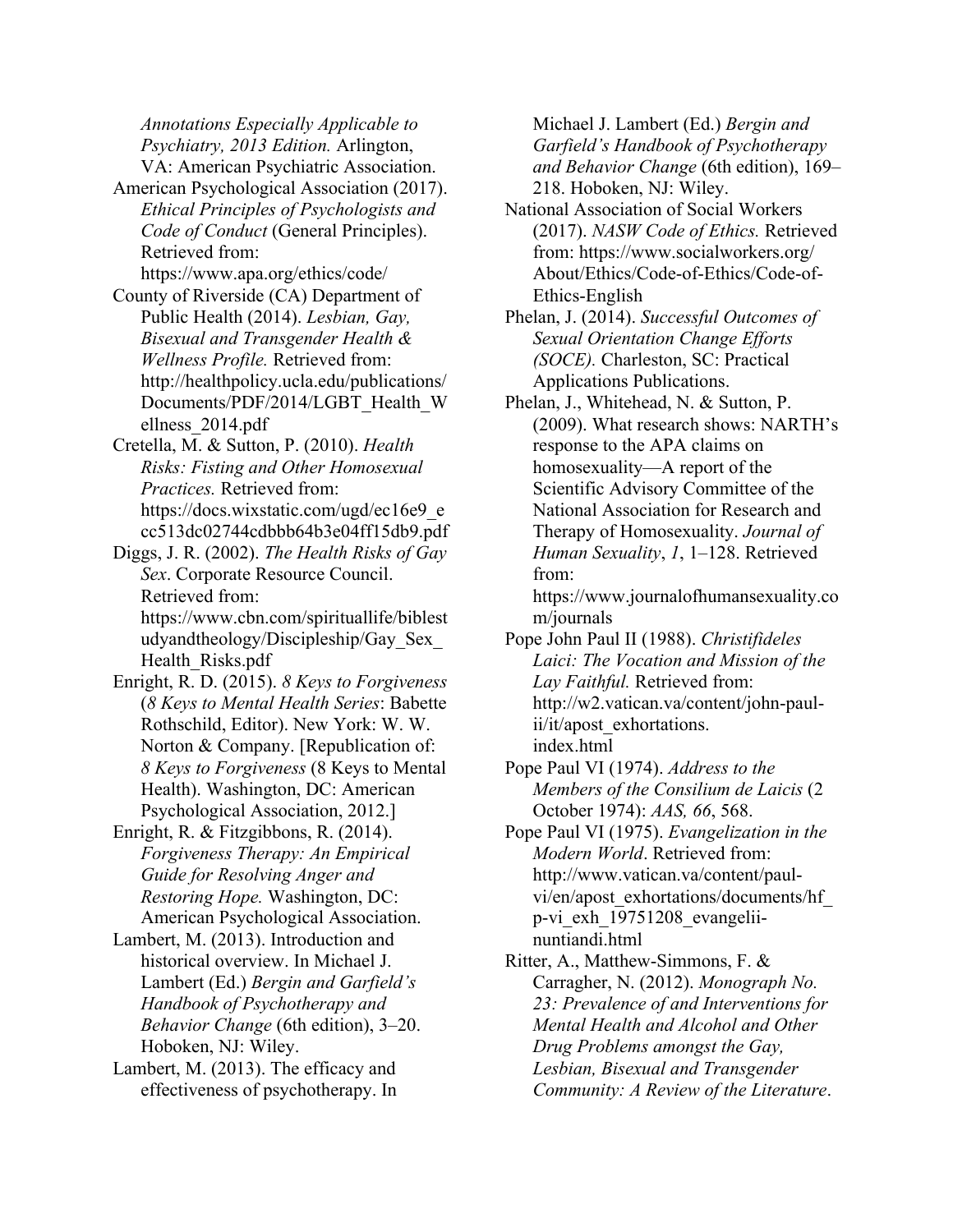Sydney, NSW, Australia: National Drug and Alcohol Research Centre.

- Sutton, Philip M. (2014). Possible factors in the development of same-sex attraction (SSA). *Journal of Human Sexualit*y, *6*, 50–104. Retrieved from: https://www.journalofhumansexuality.co m/journals
- Sutton, P. M. (2019). Serving persons with (unwanted) same-sex attraction and behavior (SSA) from the Roman Catholic Tradition*. Journal of Human Sexuality, 10*, 17–52. Retrieved from: https://www.journalofhumansexuality.co m/journals
- Whitehead, Neil E. (2009). Homosexuality and co-morbidities: Research and therapeutic implications. *Journal of Human Sexualit*y, *2*, 50–104. Retrieved from: https://www.journalofhumansexua lity.com/journal

## **References and Resources Recommended by Respondents**

- Allender, D. (2008). *The Wounded Heart: Hope for Adult Victims of Childhood Sexual Abuse.* Colorado Springs, CO: NAVPRESS.
- Baars, C. (2003). *Feeling & Healing Your Emotions* (Revised edition.) S. Baars and B. Shayne (eds.). Gainesville, FL: Bridge-Logos, 2003.
- Baars, C. & Terruwe, A. (2003). *Healing the Unaffirmed: Recognizing Emotional Deprivation Disorder* (Revised edition). Suzanne M. Baars and Bonnie N. Shayne (eds.). Staten Island, NY: St. Pauls/Alba House.
- Baars Institute for Affirmation Therapy [https://baarsinstitute.com/] *Catechism of the Catholic Church* (1994). Retrieved from: http://www.vatican.va/archive/ccc/ index\_it.htm
- Catholic Medical Association (CMA, 1999). *Homosexuality and Hope*. Fort

Washington, PA: CMA (www.cathmed.org).

- Byrd, A. Dean (n.d.). *Treatment of Male Homosexuality: A Cognitive-Behavioral and Interpersonal Approach*. Alliance for Therapeutic Choice and Scientific Integrity. Retrieved from: https://www.therapeuticchoice.com/clini cal-articles-information
- Frankl, V. E. (1993). *Man's Search for Meaning*. Cutchogue, NY: Buccaneer Books.
- Godfrey, F. (2012). *A Young Man's Journey: Healing for Young Men with Unwanted Homosexual Feelings Paperback.* CreateSpace Independent Publishing Platform.
- Groeschel, Fr. Benedict J. (1988). *The Courage to Be Chaste*. Mahwah, NJ: Paulist Press.
- Harvey, J. (1996). *The Truth about Homosexuality*. San Francisco: Ignatius Press.
- Medinger, A. (2000). *Growth into Manhood: Resuming the Journey*. Colorado Springs, CO: Water Brook Press.
- Nicolosi, J. (n.d.). *SBSS—Shame Based Self Statement*.
- Nicolosi, J. (1993). *Healing Homosexuality: Case Studies of Reparative Therapy*. Northvale, NJ: Jason Aronson.
- Nicolosi, J. (2009). *Shame and Attachment Loss: The Practical Work of Reparative Therapy*. Downer's Grove, IL: InterVarsity Press.
- Nicolosi, J. (2020). *Reparative Therapy of Male Homosexuality: A New Clinical Approach*. Liberal Mind Publishers (reprint of Jason Aronson, 1991).
- Seamands, D. (2015). *Healing for Damaged Emotions.* Colorado Springs, CO: David C. Cook.
- ten Boom, C., Sherrill, E. & Sherrill, J. (2006). *The Hiding Place* (35th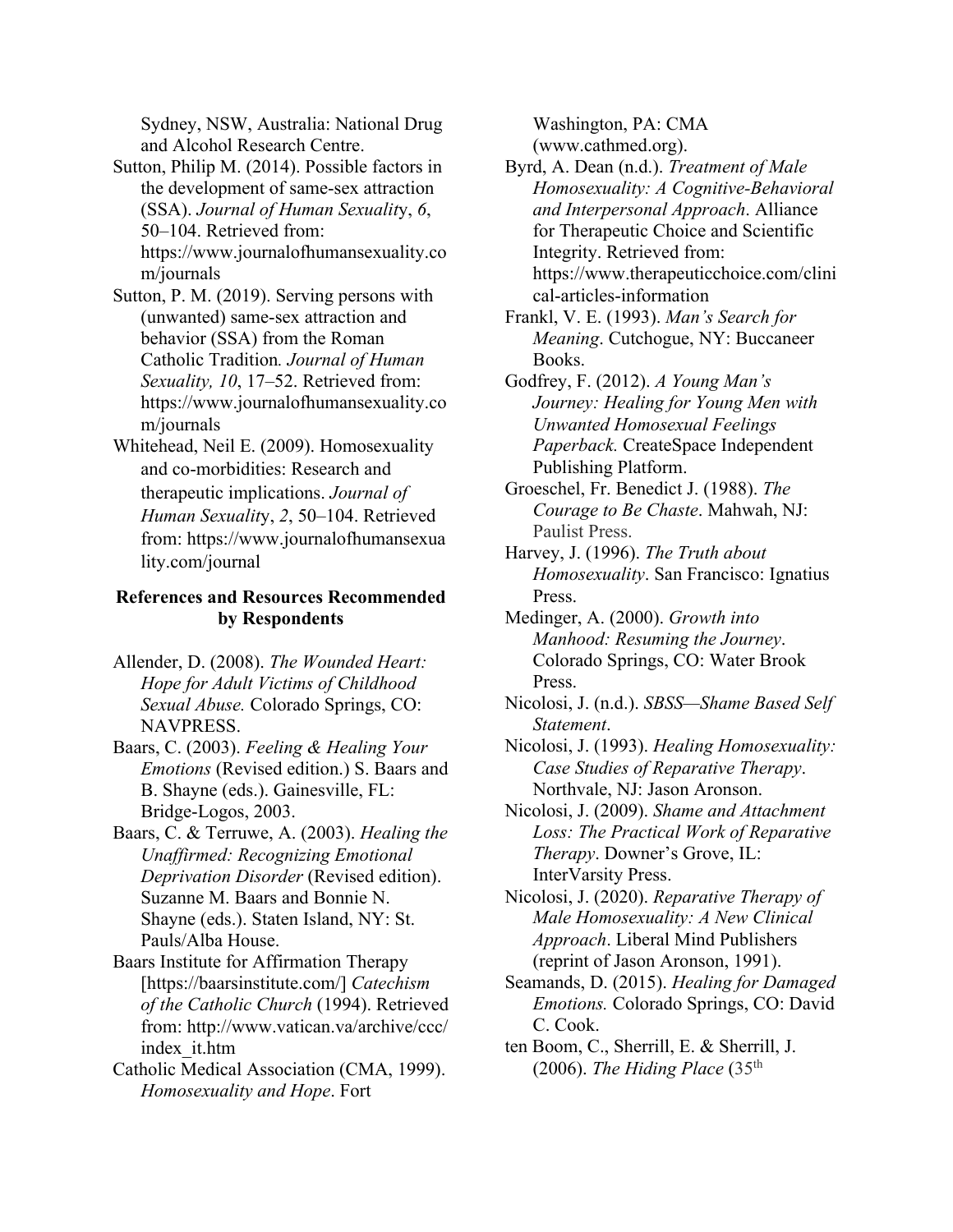Anniversary edition). Grand Rapids, MI: Chosen.

- Terruwe, A. & Baars, C. (2016). *Psychic Wholeness and Healing: Using All the Powers of the Human Psyche* (Second Edition). Suzanne M. Baars and Bonnie N. Shayne (eds.). Eugene, OR: Wipf & Stock, 2016.
- Vitz, P. C., Titus, C. S. & Nordling, W. J. (2020). *A Catholic Christian Meta-Model of the Person: Integration with Psychology and Mental Health Practice*. Sterling, VA: Divine Mercy University.

#### **- - - Appendix**

*Questions for Catholic Mental and Medical Healthcare Professionals Who Serve Catholic Clients with Unwanted Same-Sex Attraction and Behavior (SSA)*

> *Philip M. Sutton, Ph.D. April 28, 2019*

1) How does your Catholic faith help you to better care for your clients with unwanted SSA?

2) What faith-related strengths do they have which help them to participate in and cooperate with your therapeutic and/or medical care?

3) In what way(s) may their particular practice of the faith tend to hinder—or otherwise make "riskier" or less effective their participation in and cooperation with your professional care?

4) What specific professional and/or pastoral interventions/techniques have you found to be more/less helpful in serving your RC clients?

5) Please list any particular therapeutic and/or pastoral resources or activities which you recommend as "homework" for clients with unwanted SSA.

6) Please describe any "religiously sensitive clinical interventions," i.e. any psychoeducation, therapeutic techniques, or other professional and/or pastoral ways of serving your Catholic clients which some/many of them may find difficulty hearing—or heeding.

7) Under what circumstances would you collaborate and/or consult with Catholic clergy in caring for your client?

8) Under what circumstances would you advise your client to seek spiritual direction, sacramental care and/or other pastoral support from Catholic clergy?

#### **Background Information Questions:**

1) How old are you?

2) For how long have you been a Catholic?

3) In what mental and/or medical healthcare profession(s) are you licensed?

4) How many years have you served persons with unwanted SSA?

5) On average, how many persons with SSA are on your active caseload?

6) What particular therapeutic orientations and interventions guide your professional practice serving all clients?

7) What particular therapeutic orientations and interventions guide your professional practice serving clients with unwanted SSA in particular?